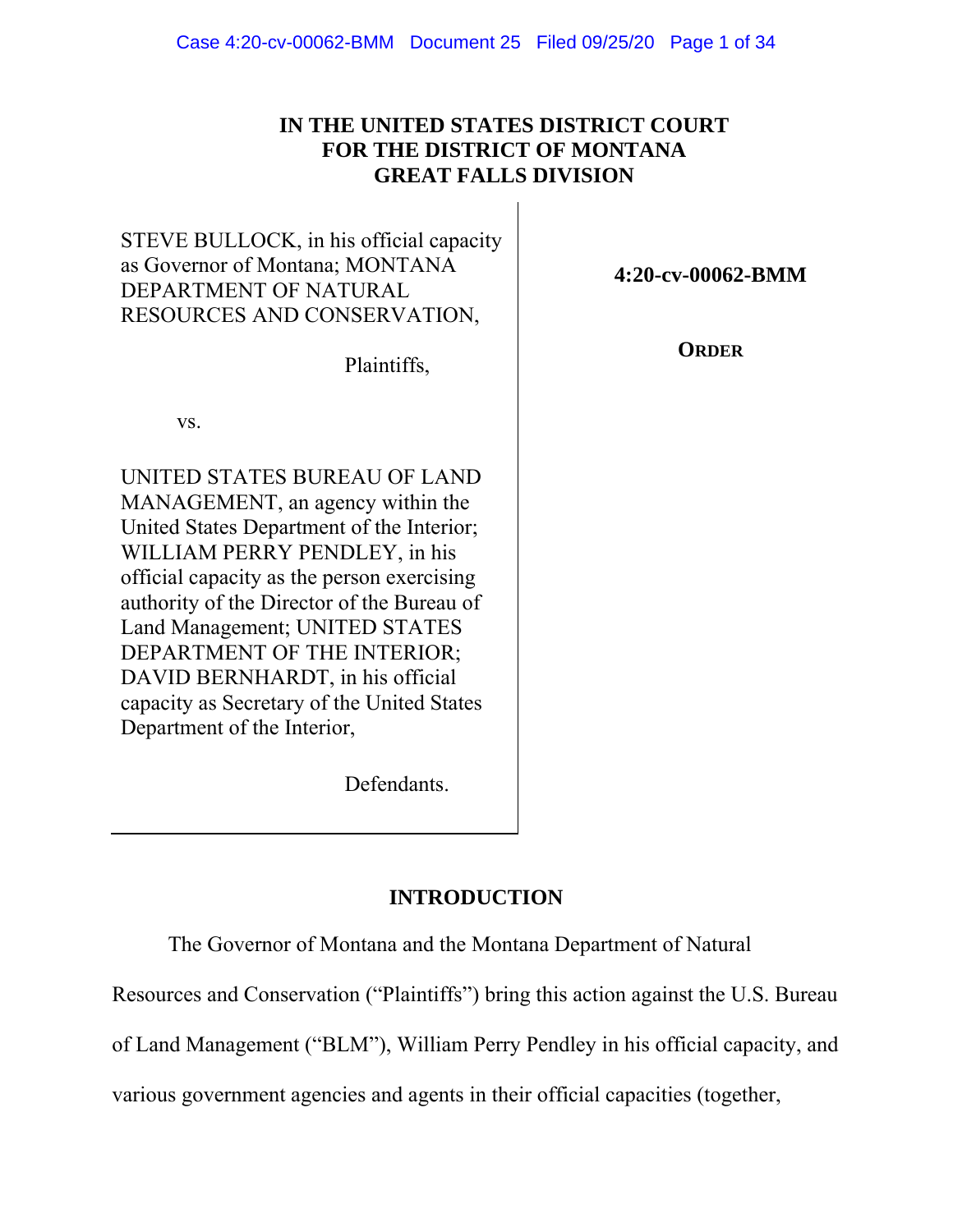"Federal Defendants"). Plaintiffs allege that Pendley unlawfully served as Acting BLM Director in violation of the Appointments Clause of the U.S. Constitution, the Federal Vacancies Reform Act of 1998 ("FVRA"), and the Administrative Procedure Act ("APA"). (Doc. 1).

Plaintiffs seek declaratory and injunctive relief. (Doc. 1 at 29). Specifically, Plaintiffs seek an order and judgment declaring Pendley's service as Acting Director of BLM unlawful; enjoining Pendley from exercising the authority of the Director; enjoining Department of the Interior ("Interior") Secretary David Bernhardt from directing Pendley to exercise the authority of the Director; and granting any other relief deemed appropriate. *Id.* Plaintiffs filed what they fashioned as an Expedited Motion for Summary Judgment on August 20, 2020. (Doc. 10). Federal Defendants argue that Plaintiffs lack standing to bring their claims. (Doc. 17 at 1–2). Federal Defendants argue, in the alternative, that Pendley exercises the authority of BLM Director through lawful delegation. *Id.* at 2–3.

## **BACKGROUND**

## *Factual Background*

BLM manages the use and maintenance of 245 million acres of federal public lands (around 12 percent of the nation's landmass) and 700 million acres of subsurface acreage (around 30 percent of the nation's minerals). The Federal Land Management and Policy Act ("FLPMA") charges BLM with administering those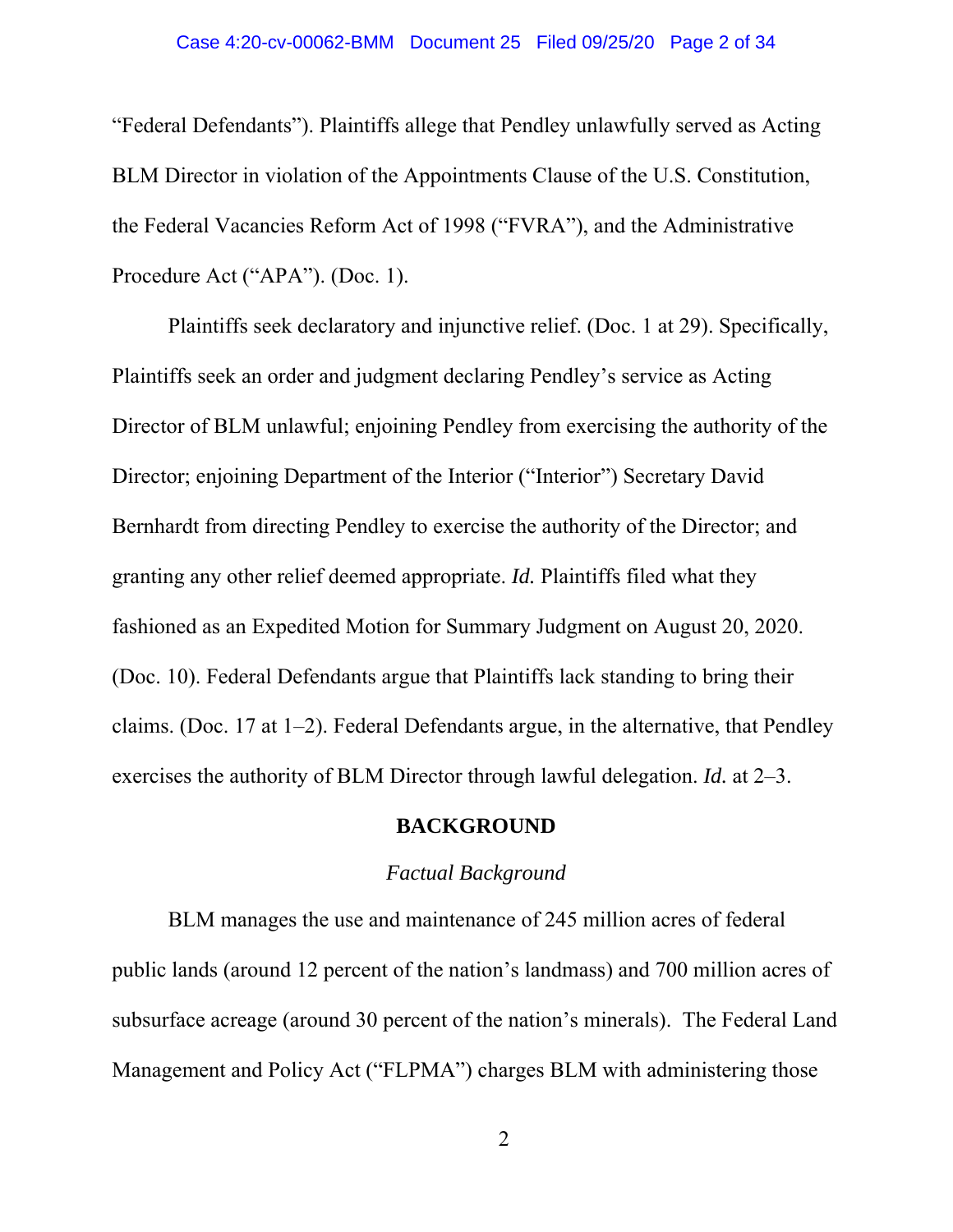### Case 4:20-cv-00062-BMM Document 25 Filed 09/25/20 Page 3 of 34

lands and subsurface acres. FLPMA requires that "the public lands be managed in a manner that will protect the quality of scientific, scenic, historical, ecological, environmental, air and atmospheric, water resource, and archeological values." 43 U.S.C. § 1701(a)(8). Congress established the office of Director to lead BLM. By statute, the Director of the BLM must be filled "by the President, by and with the advice and consent of the Senate." *Id*. § 1731(a).

BLM has operated without a Senate-confirmed Director since Neil Kornze left the position on January 19, 2017. That day, the outgoing Secretary of the Interior, Sally Jewell, issued a Secretarial Order to delegate temporarily the "functions, duties, and responsibilities" of the BLM Director to Kristin Bail, the Assistant Director for the Office of National Conservation Lands and Community Partnerships. Secretary Sally Jewell, Order No. 3345 (Jan. 19, 2017). The Order covered nine other positions across the Interior Department, including the Deputy Secretary and the Solicitor. *Id.* Acting Secretary of the Interior Kevin Haugrud amended the Order the following day to change select designations. Acting Secretary Kevin Haugrud, Order No. 3345 Amendment 1 (Jan. 20, 2017).

Amendments became a pattern of practice. Secretaries of the Interior (both Acting and Senate-confirmed) amended Order No. 3345 thirty-two times over the next three years. These thirty-two amendments expanded and contracted the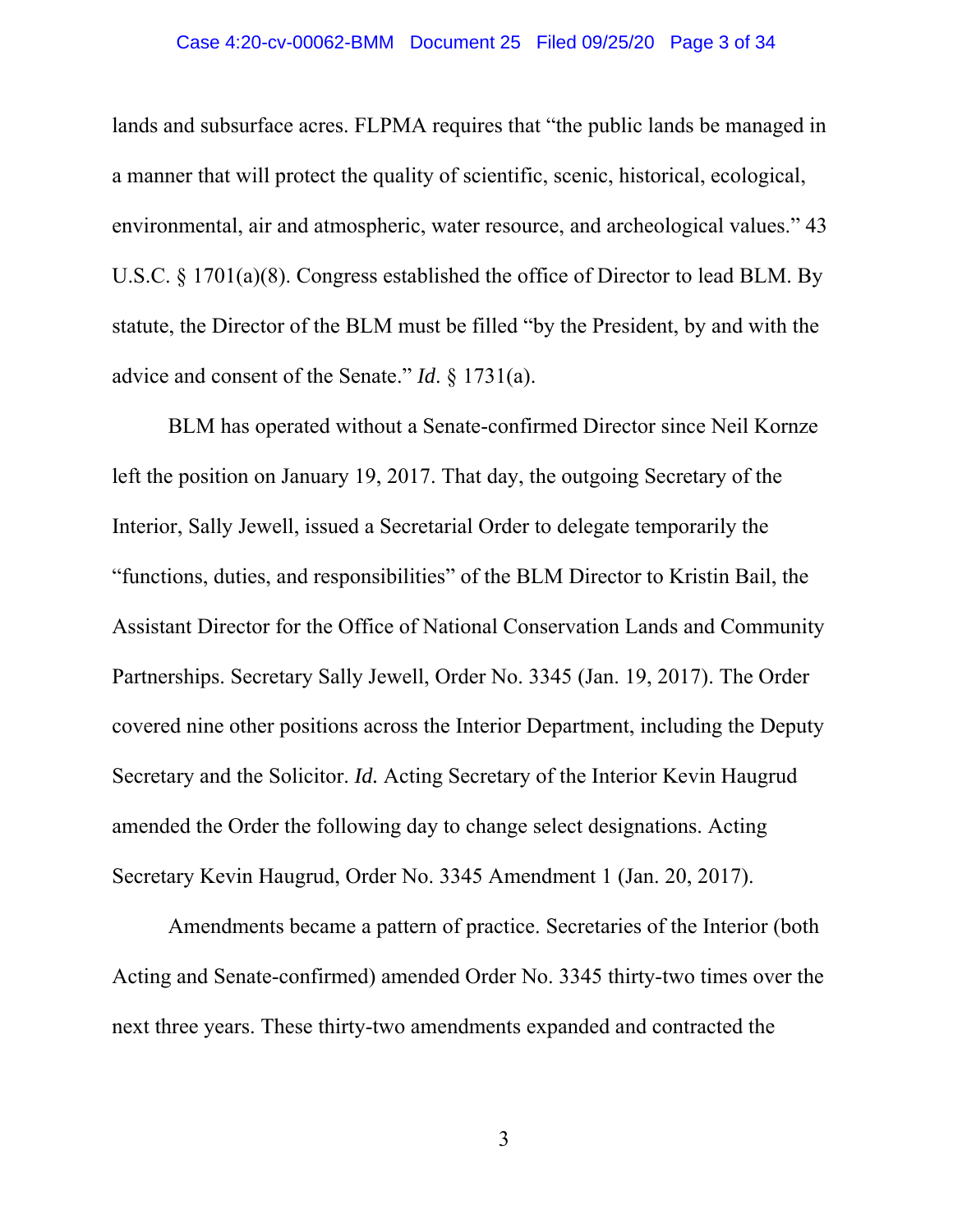number of delegated positions covered, delayed the expiration for delegated authority, and altered who wielded delegated authority.

Five people—none of whom had been approved by the Senate—would exercise the "functions, duties, and responsibilities" of BLM Director: 1) Kristin Bail, the Assistant Director for the Office of National Conservation Lands and Community Partnerships, Secretary Sally Jewell, Order No. 3345 (Jan. 19, 2017); 2) Michael D. Nedd, Assistant Director of Minerals and Realty Management, Secretary Ryan Zinke, Order No. 3345 Amendment 2 (Mar. 15, 2017); 3) Brian Steed, Deputy Director of Policy and Programs, Secretary Ryan Zinke, Order No. 3345 Amendment 12 (Nov. 14, 2017); 4) Casey Hammond, Principal Deputy Assistant Secretary for Land and Minerals Management, Secretary David Bernhardt, Order No. 3345 Amendment 26 (May 11, 2019); and 5) William Perry Pendley, Deputy Director of Policy and Programs, Secretary David Bernhardt, Order No. 3345 Amendment 28 (July 29, 2019). These "temporary" authorizations ostensibly were motivated by a desire to fill vacancies "*during the Presidential transition* pending Senate confirmation of [a] new [Director]," even *three years* into the presidential administration. Secretary David Bernhardt, Order No. 3345 Amendment 32 (May 5, 2020) (emphasis added).

Secretary Bernhardt extended Pendley's tenure four times by amendment. *See* Secretary David Bernhardt, Order No. 3345 Amendment 29 (Sept. 30, 2019)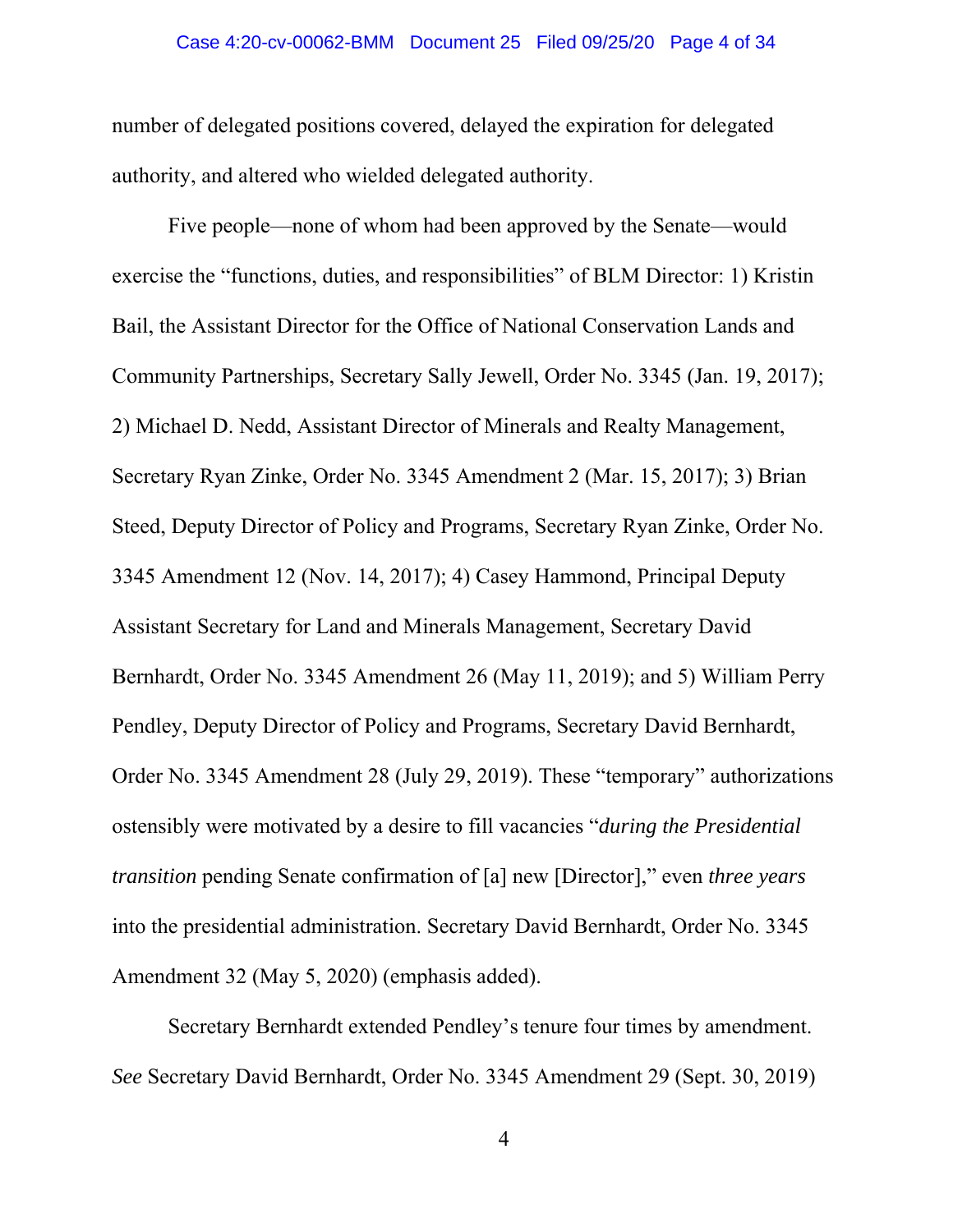(extending Pendley's appointment to January 3, 2020); Secretary David Bernhardt, Order No. 3345 Amendment 30 (Jan. 2, 2020) (extending Pendley's appointment to April 3, 2020); Secretary David Bernhardt, Order No. 3345 Amendment 31 (Apr. 3, 2020) (extending Pendley's appointment to May 5, 2020); Secretary David Bernhardt, Order No. 3345 Amendment 32 (May 5, 2020) (extending Pendley's appointment to June 5, 2020).

Following the fourth and final extension, Pendley, "exercising the delegated authority" of BLM Director, issued a memorandum ("Succession Memo") clarifying BLM's "order of succession" for "Vacancies Reform Act" [sic] purposes. Memorandum from William Perry Pendley on Designation of Successors for Presidentially-Appointed, Senate-Confirmed Positions (May 22, 2020). Casey Hammond, who previously exercised the delegated authority of BLM Director, but now "exercising the delegated authority" of the Assistant Secretary of Land and Minerals Management, approved this memorandum. *See id.* The Succession Memo claimed to designate Pendley as the "First Assistant for the purposes of the [FVRA]" and delegated Pendley "the authority to perform all duties and responsibilities of the Director." *See id.* Pendley has exercised the authority of BLM Director under color of this self-delegation since June 5, 2020.

Pendley exercised BLM Director authority for 337 days under a combination of Order amendments and the Succession Memo. President Donald J. Trump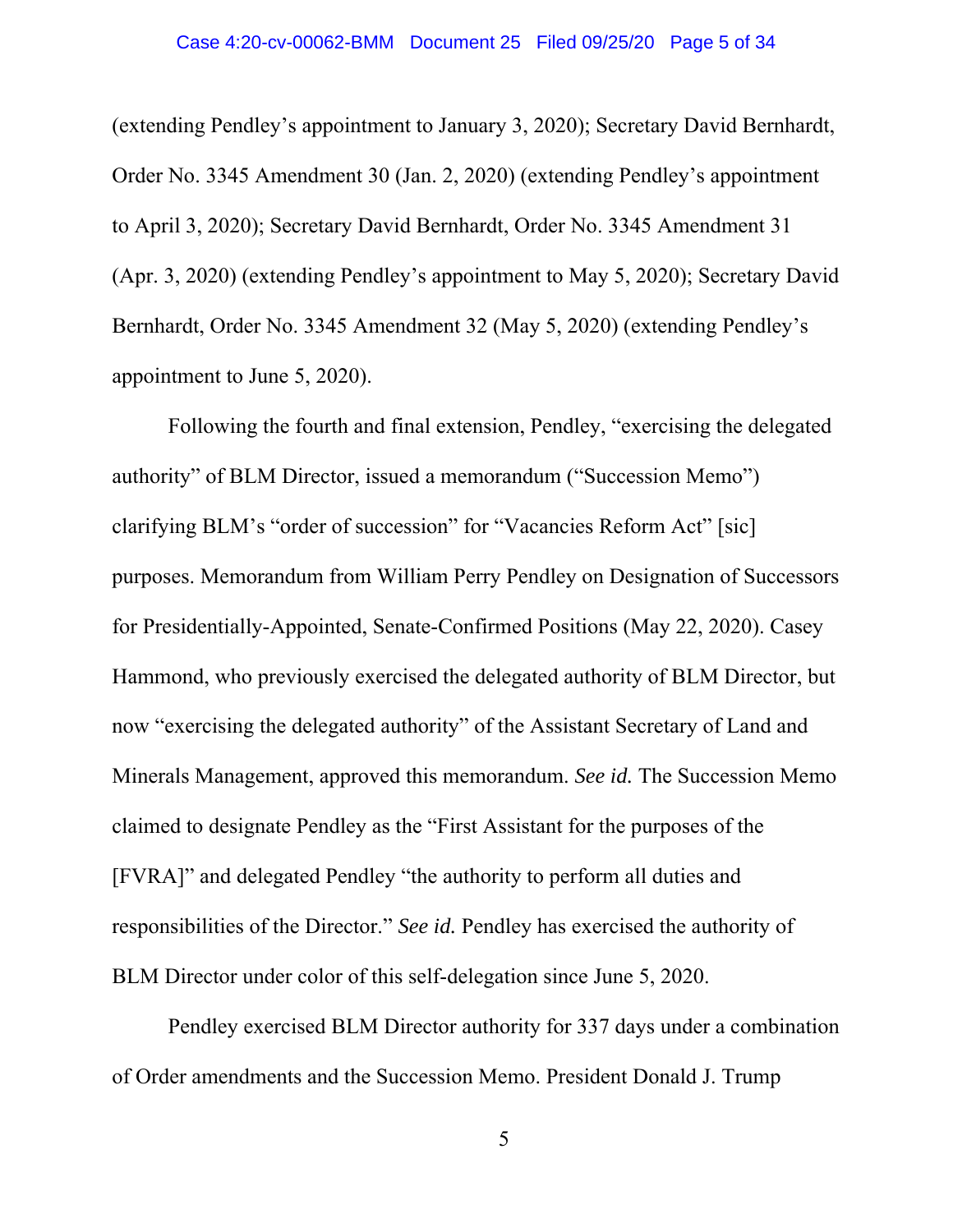### Case 4:20-cv-00062-BMM Document 25 Filed 09/25/20 Page 6 of 34

nominated Pendley for the position of BLM Director on July 30, 2020. PN2076 (116th Congress). Pendley continued to exercise BLM Director authority for 40 days while his nomination remained pending. President Trump withdrew Pendley's nomination on September 8, 2020.

Federal Defendants assert that Pendley continues to exercise BLM Director authority under the Succession Memo. (Doc. 17 at 5–7).

## *Procedural History*

Plaintiffs filed this action on July 20, 2020, to challenge Pendley's use of BLM Director authority. (Doc. 1). Plaintiffs allege that Pendley unlawfully has served as Acting BLM Director in violation of the Appointments Clause of the U.S. Constitution, FVRA, and APA. *See id.* Plaintiffs filed what they termed an Expedited Motion for Summary Judgment on August 20, 2020. (Doc. 10). The Court set a hearing on Plaintiffs' Motion for Summary Judgment for September 21, 2020, without having ruled on the need for expedited proceedings. (Doc. 12). This date provided more than the 21 days allowed for Federal Defendants to respond to the Motion. *See* L. R. 7.1(d)(1)(B).

Federal Defendants filed their Opposition to Plaintiffs' Motion for Summary Judgment 20 days later, on September 9, 2020. (Doc. 17). Federal Defendants' response focuses on their claim that Plaintiffs lack standing and that Pendley's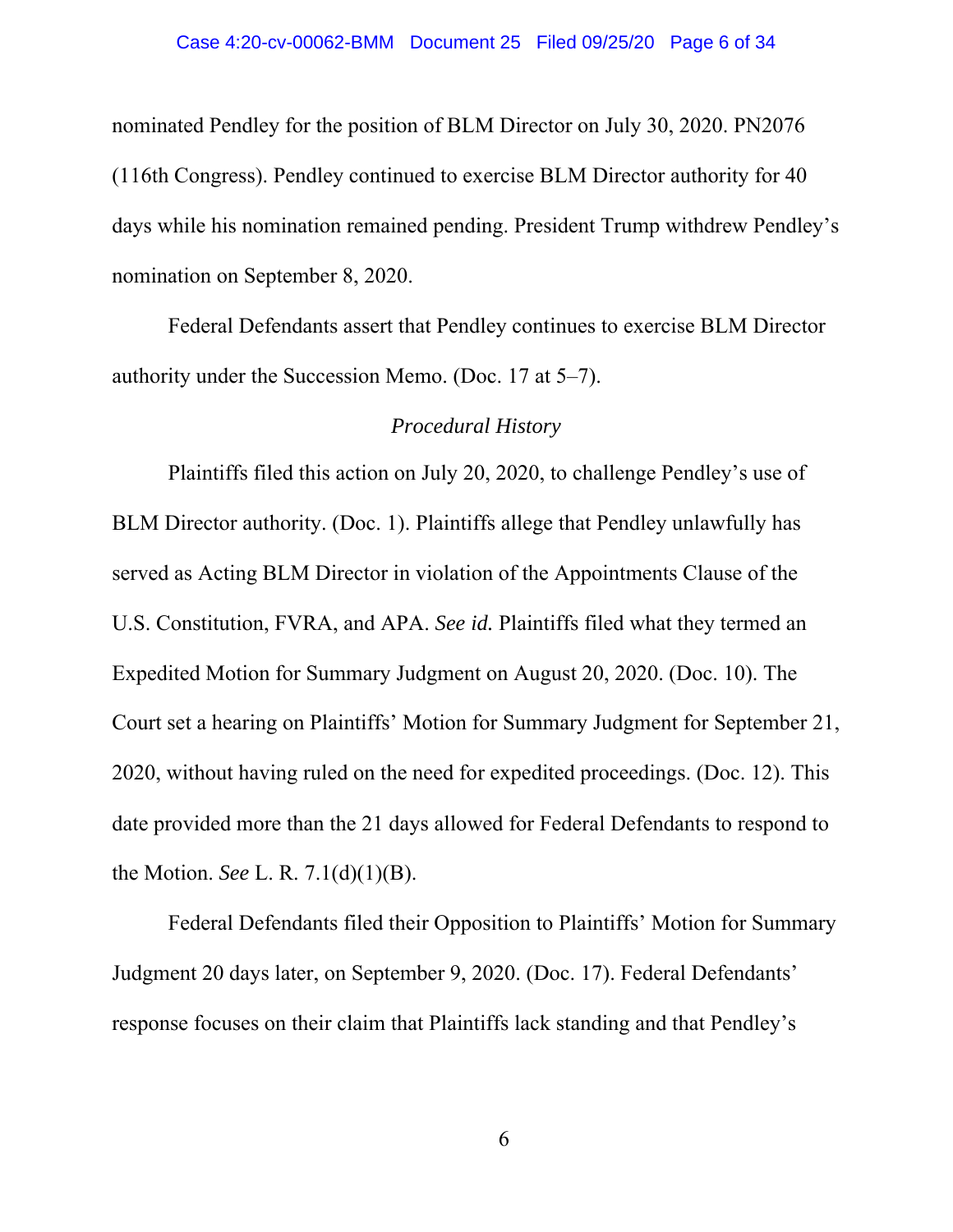service does not violate the Appointments Clause. *See id*. The Court held a hearing on the Motion for Summary Judgment as scheduled on September 21, 2020.

## *Legal Standard*

A court should grant summary judgment where the movant demonstrates that no genuine dispute exists "as to any material fact" and the movant is "entitled to judgment as a matter of law." Fed. R. Civ. P. 56(a). Summary judgment remains appropriate for resolving a challenge to a federal agency's actions when review will be based primarily on the administrative record*. Pit River Tribe v. U.S. Forest Serv*., 469 F.3d 768, 778 (9th Cir. 2006).

## **ANALYSIS**

## **I. Article III Standing**

Plaintiffs must establish that they possess standing to invoke the Court's jurisdiction. *See Lujan v. Defs. of Wildlife*, 504 U.S. 555, 559–60 (1992). Standing represents an "indispensable part of [a] plaintiff's case." *Id.* at 561. The "irreducible constitutional minimum of standing" contains three elements: injuryin-fact, causation, and redressability. *Id.* at 560; *see also Summers v. Earth Island Inst.*, 555 U.S. 488, 493 (2009). "The party invoking federal jurisdiction bears the burden of establishing these elements." *Lujan*, 504 U.S. at 561*.* Federal Defendants assert that Plaintiffs have failed to identify a sufficiently concrete or traceable injury to maintain standing. (Doc. 17 at 9–15).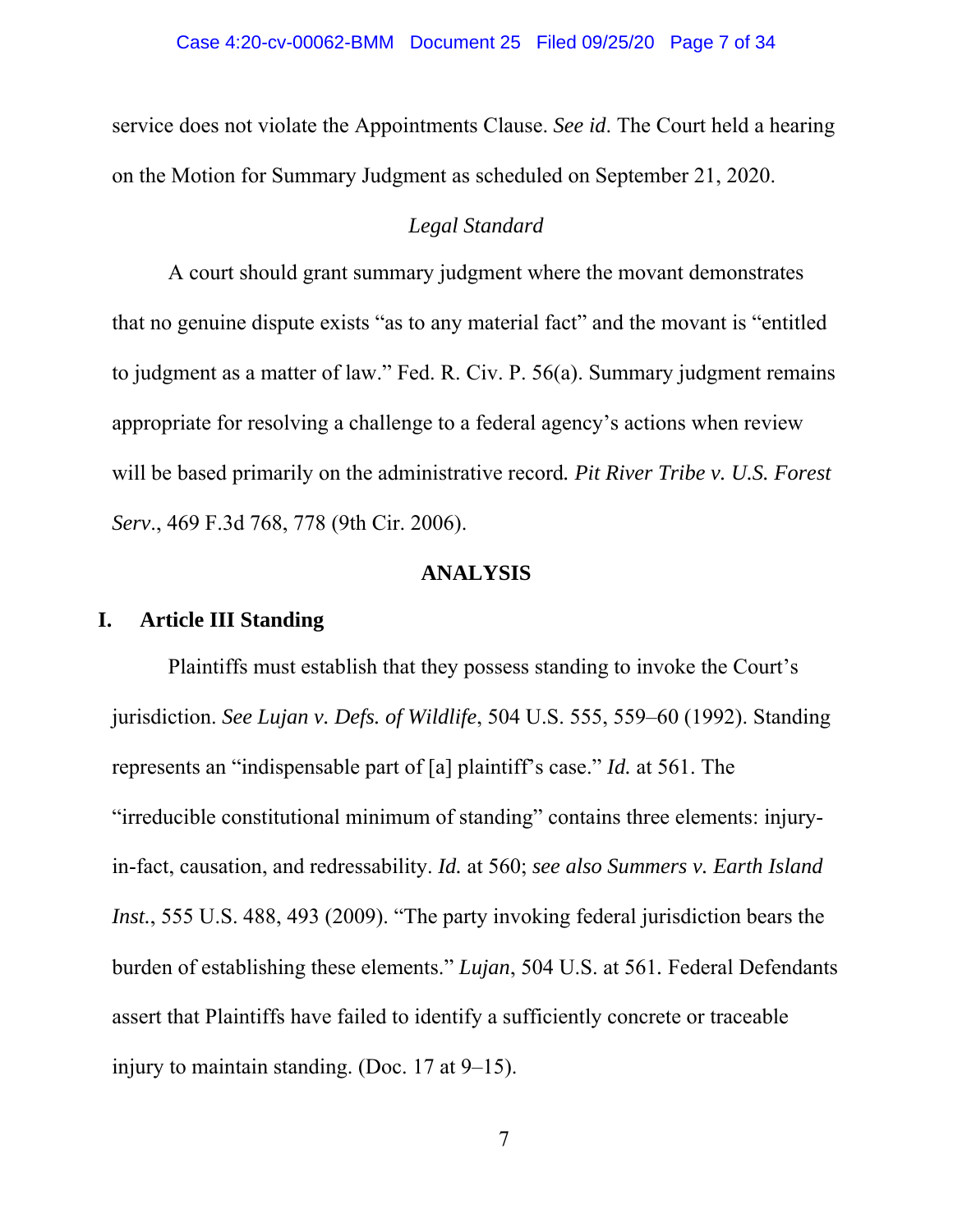Plaintiffs rely primarily on three separate theories to support their standing claims. BLM manages 27 million acres of land in Montana. Plaintiffs allege that Pendley's unlawful leadership at BLM and his management decisions regarding these lands has a significant and harmful effect on the environmental, economic, and regulatory interests of Montana. Plaintiffs point to two policies, in particular, that BLM adopted under Pendley's direction and supervision to establish standing.

Plaintiffs first cite departures from commitments made by BLM to protect sagebrush habitat on BLM lands, including the now-vacated sale of oil and gas leases that covered land in Montana designated for protection as greater sagegrouse habitat. *See Montana Wildlife Fed'n v. Bernhardt*, No. CV-18-69-GF-BMM (D. Mont. May 22, 2020) (vacating these leases). Plaintiffs argue, in effect, that BLM's decisions to renege on these commitments could cause injury in the future to those lands in Montana that had been designated for protection as greater sagegrouse habitat. These allegations raise concerns regarding a lack of necessary specificity to support standing. The Court notes that Montana, with land within its borders managed by BLM, likely would have standing under this analysis in the same way that a bank had standing to challenge the recess appointment of the Director of the Consumer Financial Protection Bureau. *State Nat'l Bank of Big Spring v. Lew*, 795 F.3d 48, 53 (D.C. Cir. 2015). Then-Circuit Judge Brett Kavanaugh determined that the Bureau's regulation of the bank afforded standing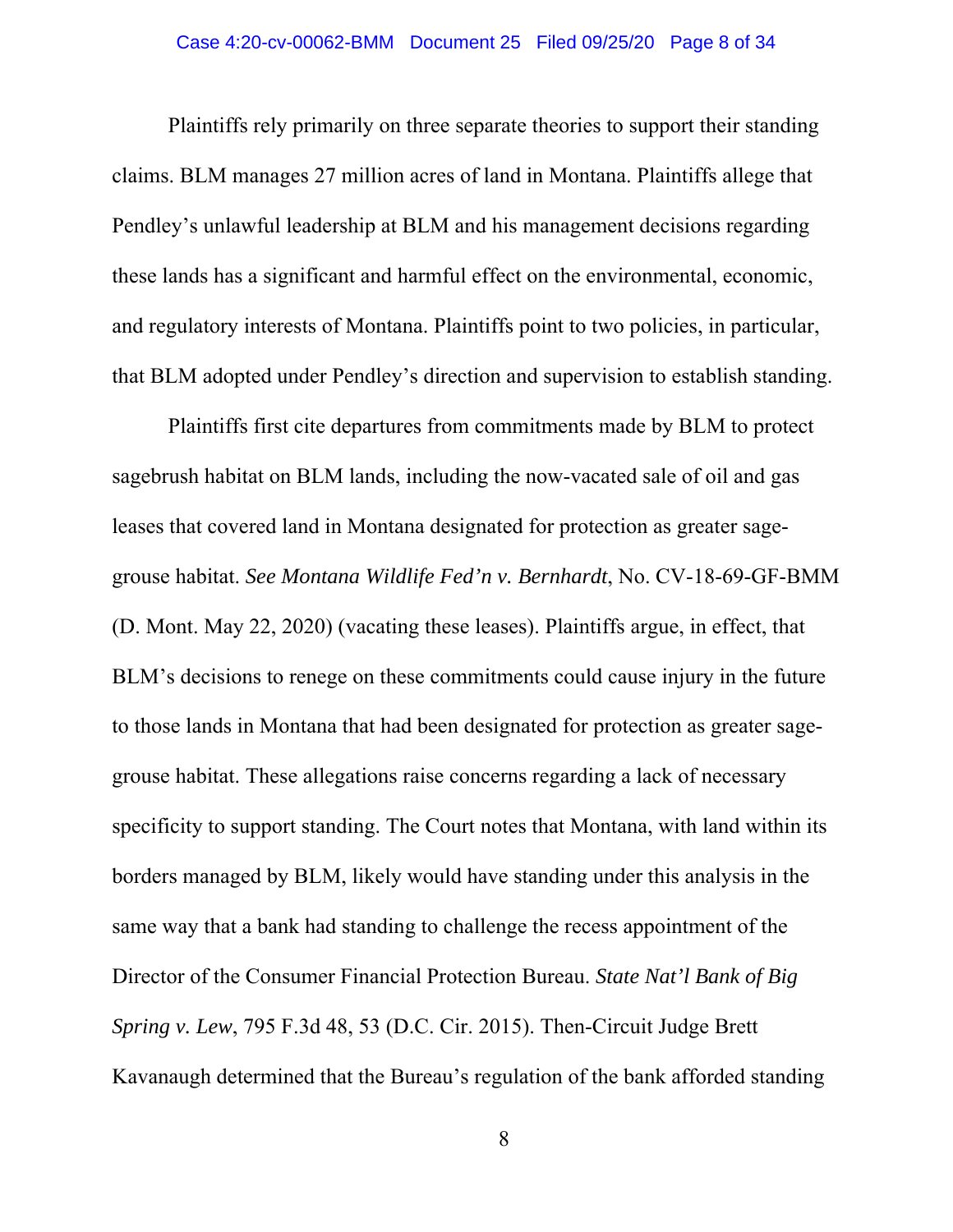to the bank under *Lujan* to challenge the constitutionality of the Bureau. *See id.* (citing *Lujan*, 504 U.S. at 560–61). The Court need not finally resolve this issue, however, as Plaintiffs' other claims clearly support Article III standing.

Plaintiffs next cite two finalized Resource Management Plans ("RMPs") that they allege would reduce protections for fish and wildlife habitat, cultural resources, and recreational uses on federal lands in Montana. *See* BLM, Record of Decision and Approved Lewistown Resource Management Plan (July 2020); BLM, Record of Decision and Approved Missoula Resource Management Plan (July 2020). Montana provided BLM with feedback on both RMPs as a part of the State consultation procedure and joined members of the public who submitted protest letters. (Doc. 1 at 24–25; Doc. 10-5 at Exhibits A–E, H). BLM approved the RMPs following review by "the BLM Director" as well as resolution of protest letters by the "BLM Director." (Doc. 10-1 at 11–12).

Every case must satisfy the elements of standing, but a plaintiff asserting a procedural right "can assert that right without meeting all the normal standards for redressability and immediacy." *Lujan*, 504 U.S. at 572 n.7. For example, someone "living adjacent to the site for proposed construction of a federally licensed dam has standing to challenge the licensing agency's failure to prepare an environmental impact statement, even though he cannot establish with any certainty that the statement will cause the license to be withheld or altered, and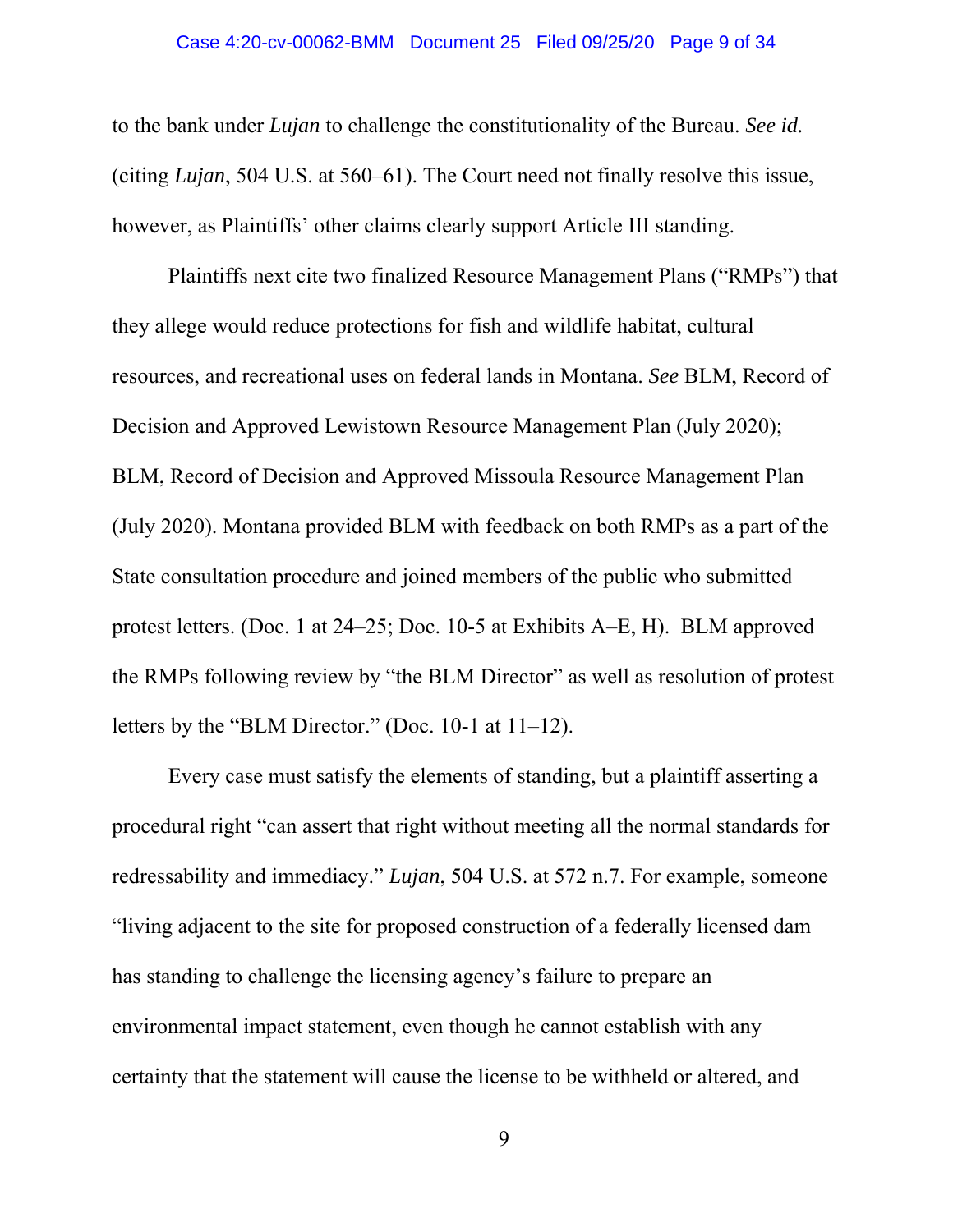## Case 4:20-cv-00062-BMM Document 25 Filed 09/25/20 Page 10 of 34

even though the dam will not be completed for many years." *Id.* The U.S. Supreme Court emphasized that such a case differs completely from a case in which the plaintiff does not live near the proposed dam. *Id.* As explained below, Plaintiffs satisfy the standing requirements for a party asserting a procedural right.

Plaintiffs argue finally that they hold a "special position and interest" as a State. *Massachusetts v. E.P.A.*, 549 U.S. 497, 518 (2007). Standing requirements universally apply to plaintiffs. A court must give "considerable relevance that the party seeking review here is a sovereign State and not . . . a private individual." *Id*. The U.S. Supreme Court has recognized that States do not come before the courts as "normal litigants for the purposes of invoking federal jurisdiction." *Id*. Courts grant States "special solicitude" in standing analysis to recognize their quasisovereign status. *Id.* Montana has alleged "an injury to it in its capacity of quasisovereign." *Id*. (quoting *Georgia v. Tennessee Copper Co*., 206 U.S. 230, 237 (1907)). When Montana acts in that capacity, it "has an interest independent of and behind the titles of its citizens[.]" *Massachusetts*, 549 U.S. at 519 (quoting *Tennessee Copper*, 206 U.S. at 237). Application of these standing principles to Plaintiffs' claims under this standard removes any doubt as to Montana's right to bring these claims.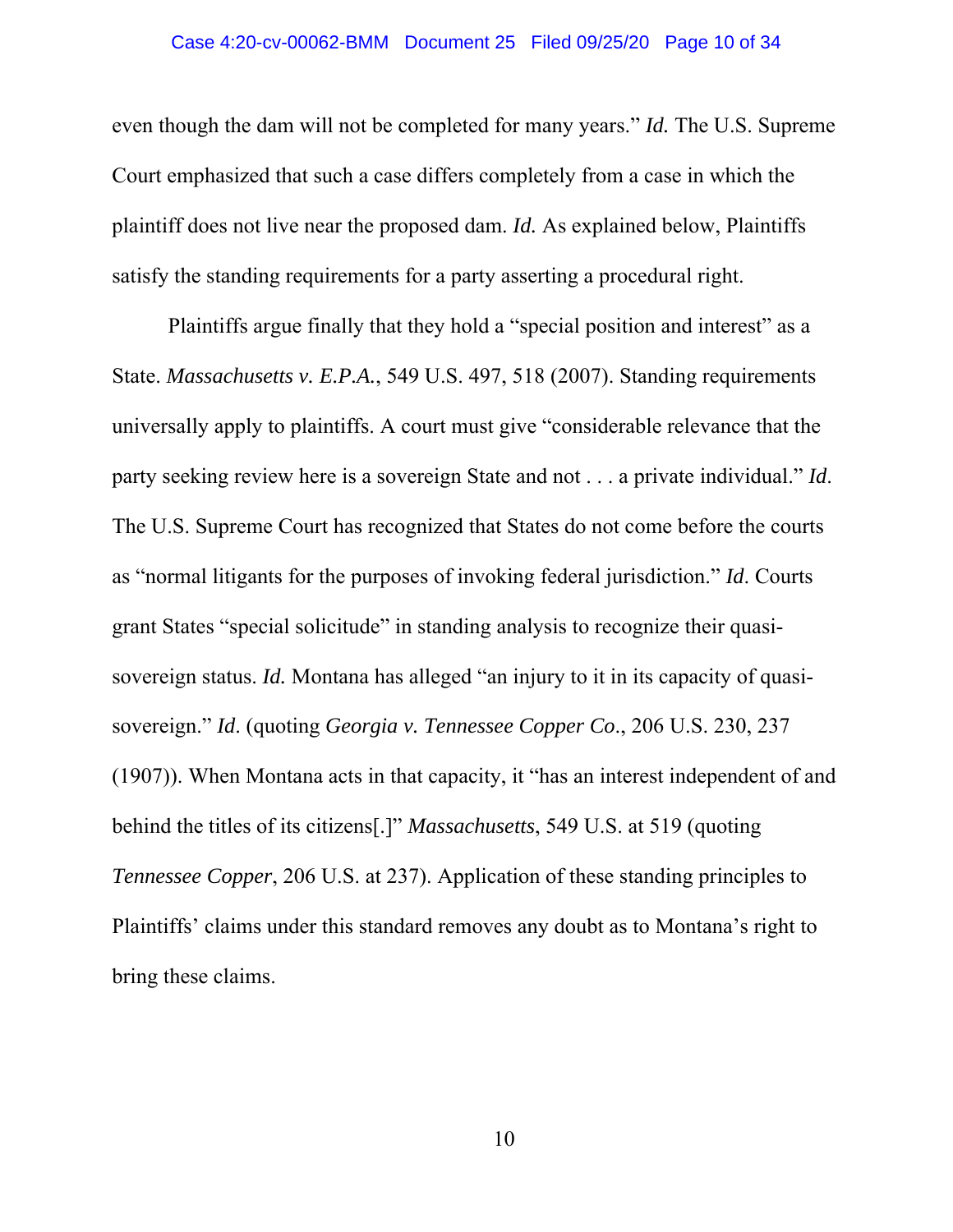## **Injury-in-Fact**

To demonstrate injury-in-fact, Plaintiffs must show that they suffered "an invasion of a legally protected interest" that is "concrete and particularized" and "actual or imminent, not conjectural or hypothetical." *Spokeo, Inc. v. Robins*, \_\_\_ U.S. \_\_\_, \_\_\_, 136 S. Ct. 1540, 1548 (2016) (quoting *Lujan*, 504 U.S. at 560). In a procedural standing case, a plaintiff must show that the procedures at issue are designed to protect some "threatened concrete interest" to satisfy the injury-in-fact requirement. *WildEarth Guardians v. U.S. Dep't of Agric*., 795 F.3d 1148, 1154 (9th Cir. 2015). A plaintiff must show "a geographical nexus between the individual asserting the claim and the location suffering an environmental impact" to demonstrate a concrete interest. *Id.* (quoting *W. Watersheds Project v. Kraayenbrink*, 632 F.3d 472, 485 (9th Cir. 2011)).

FLPMA requires that BLM manage public lands "in a manner that will protect the quality of scientific, scenic, historical, ecological, environmental, air and atmospheric, water resource, and archeological values." 43 U.S.C. § 1701(a)(8). BLM accomplishes this directive by developing, maintaining, and revising RMPs for particular areas of public land. *Id.* § 1712(a)-(b); 43 C.F.R. § 1601.0–5(n). RMPs "guide and control future management actions." 43 C.F.R. § 1601.0–2. RMPs designate "[l]and areas for limited, restricted or exclusive use"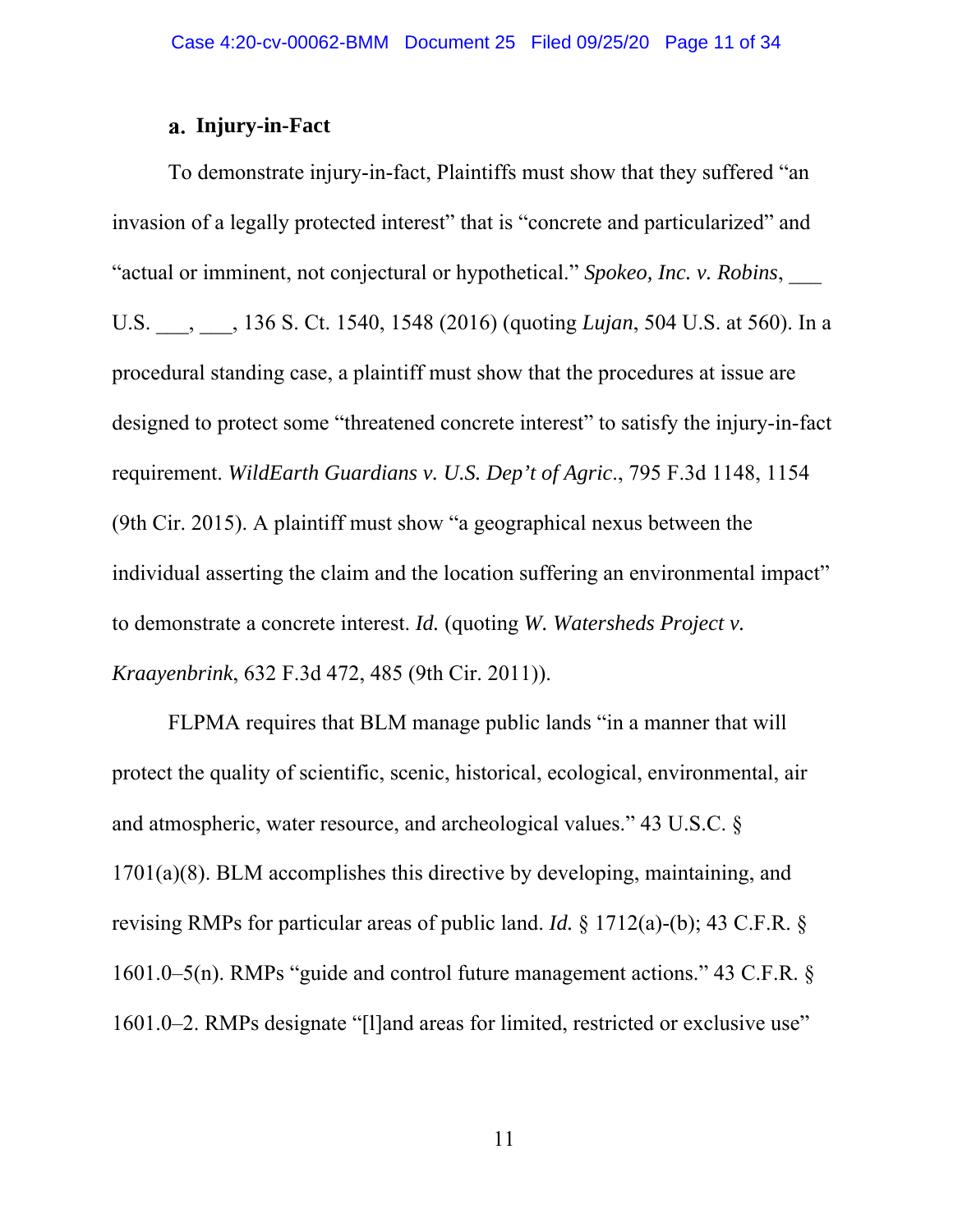and determine "[a]llowable resource uses (either singly or in combination) and related levels of production or use to be maintained." *Id.*  $\S 1601.0-5(n)(1)-(2)$ .

Both FLPMA and the RMP regulatory guidelines provide significant procedural opportunities for State and local input on public land management decisions. FLPMA requires "meaningful public involvement" in the management process. *See* 43 U.S.C. § 1732(c)(9). RMP regulations provide an opportunity for a State to file recommendations on draft RMPs to ensure that any federal management plans comport with State land management priorities. 43 C.F.R. § 1610.3–2(e). The initial consultation takes place between the State and the relevant BLM State Director; however, the BLM Director ultimately considers, rules on, and responds in writing to the State's recommendations if BLM or the State identifies any inconsistencies. *See id.*

Regulations also provide a protest procedure for draft RMPs. Any person, including State agencies, may submit a written protest to a draft RMP directly to the BLM Director. *See id.* § 1610.5-2(a). The BLM Director "shall promptly render a decision on the protest." *Id.* § 1610.5-2(a)(3). "The decision shall be in writing and shall set forth the reasons for the decision." *Id.* And the "decision of the Director shall be the final decision of the Department of the Interior." *Id.* § 1610.5-2(b). The Director's protest ruling finalizes the RMP. *See Or. Natural Desert Ass'n v. Bureau of Land Management*, 625 F.3d 1092, 1097 (9th Cir. 2010)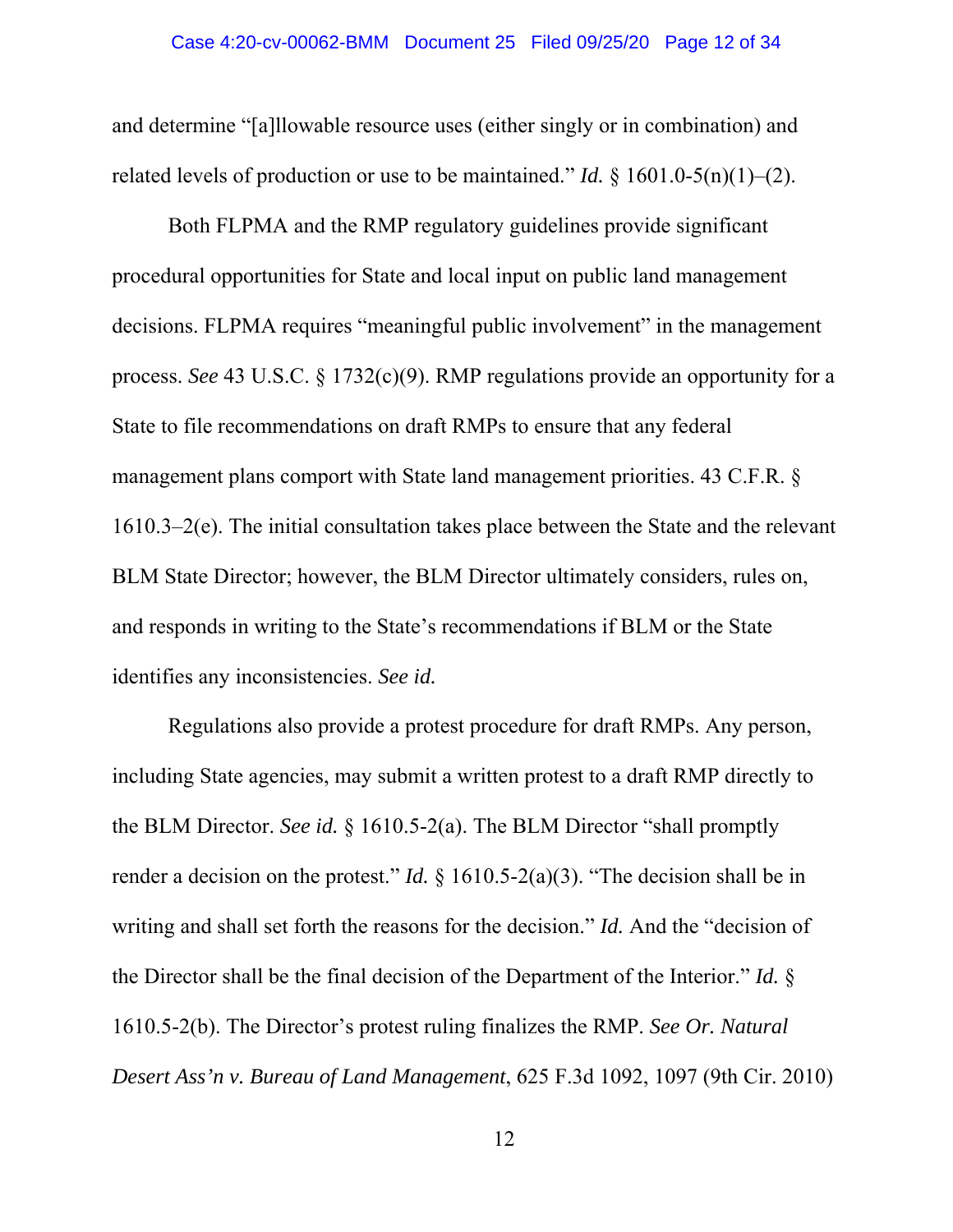("Once the Director of the BLM has ruled on any protest, the decision is final and the plan may be adopted.").

Plaintiffs have proven sufficiently the injury-in-fact requirement of standing. Plaintiffs' alleged procedural injury stems from the risk that takes place "when governmental decisionmakers make up their minds without having before them an analysis of the likely effects of their decision on the environment." *Citizens for Better Forestry v. U.S. Dep't of Agric*., 341 F.3d 961, 971 (9th Cir. 2003). Specifically, the procedural injury that arises when the *wrong official* considered their comments, and so those comments do not reach those officials lawfully empowered to make the decision at hand. *See generally Morgan v. United States (Morgan I)*, 298 U.S. 468, 481 (1936) (declaring the foundational administrative law principle that "[t]he one who decides must hear."). In a separation-of-powers violation case, it is "sufficient that the challenger sustains injury from an executive act that allegedly exceeds the official's authority." Seila Law LLC v. C.F.P.B., U.S. \_\_\_, \_\_\_, 140 S. Ct. 2183, 2196 (2020). *See also Free Enter. Fund v. Pub. Co. Acct. Oversight Bd*., 561 U.S. 477, 513 (2010) (providing that "a separation-ofpowers violation may create a 'here-and-now' injury that can be remedied by a court").

Montana possesses a procedural right to submit recommendations and protest on the RMPs. Montana availed itself of those opportunities. (Doc. 10-5 at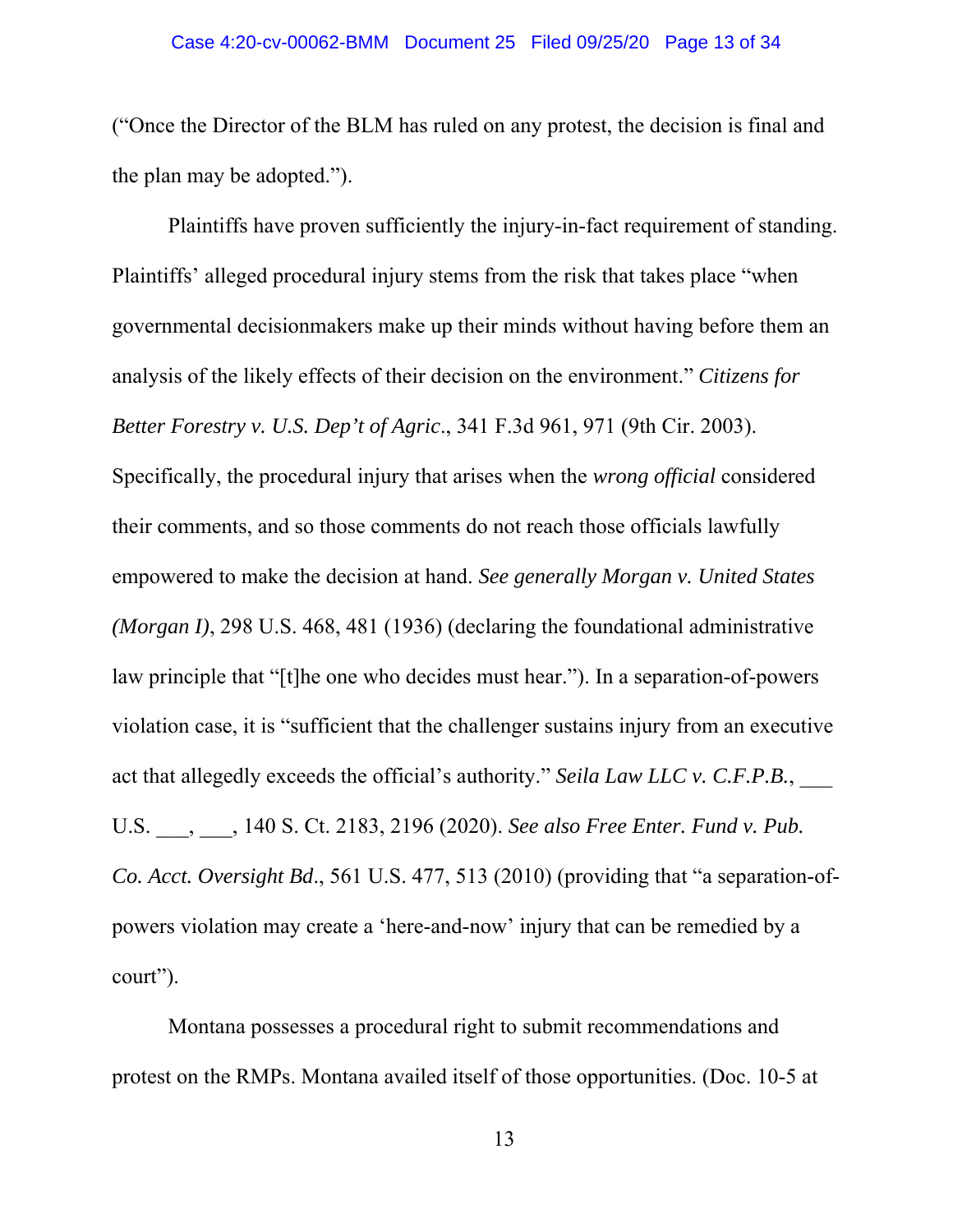Exhibits A–D, H). The Montana State BLM Director found no inconsistencies between the RMPs and the recommendations filed by Montana. (Doc. 10-5 at Exhibit E). The State BLM Director referred any disagreement to the BLM Director. *Id*. BLM received 150 protest letters on the Lewistown RMP and 72 protest letters on the Missoula RMP. (Doc. 10-1 at 11). The "BLM Director reviewed all protest issues for the proposed planning decisions . . . concluded that the BLM Montana State Director followed the applicable laws. . . . The BLM Director denied the protests, and that decision is the final decision of the US Department of the Interior." *Id*. BLM further published in the Federal Register that "[a]ll protests have been resolved and/or dismissed by the BLM Director." Notice of Availability of the Record of Decision and Approved Resource Management Plan for the Lewistown Field Office, Montana, 85 Fed. Reg. 47,239, 47,239 (Aug. 4, 2020). Pendley, acting as BLM Director, reviewed and resolved protests received in the development of the RMPs.

Montana sought adequate and lawful consideration of its views as required by statute and regulation. Montana did not receive such consideration if Pendley unlawfully was exercising the authority of the BLM Director. Plaintiffs' alleged harm also proves sufficiently concrete because it occurs in the relevant geographic boundary. *See W. Watersheds Project*, 632 F.3d at 485. The harms to fish and wildlife habitat, cultural resources, and recreational uses on federal lands and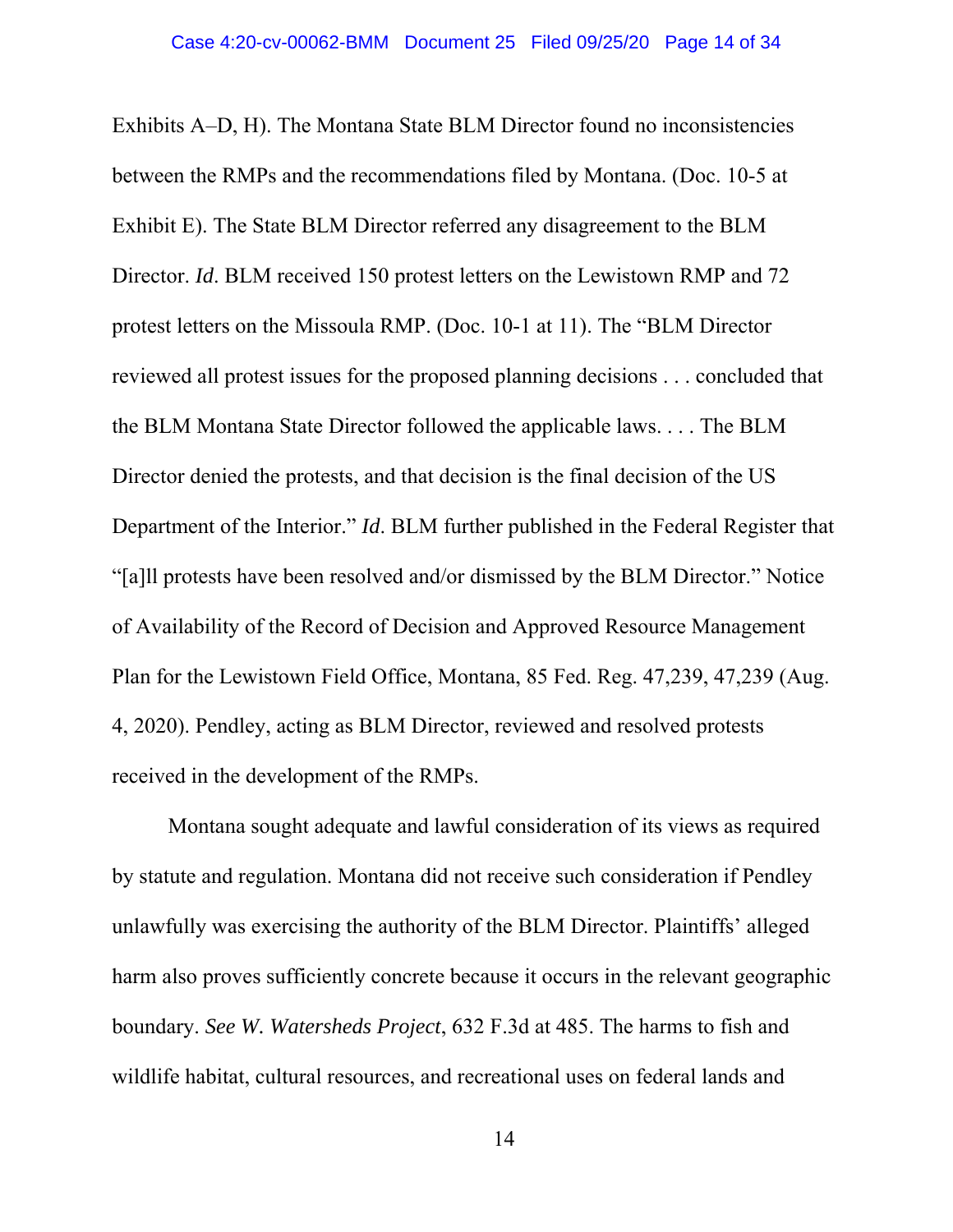State-owned/managed lands nearby those lands will take place within Montana's geographic boundaries. Such injuries present a potent concern for Montana as a quasi-sovereign with traditional State interests over its land, water, air, and wildlife. *See Tennessee Copper*, 206 U.S. at 237; *California v. Trump*, 963 F.3d 926, 936–40 (9th Cir. 2020). Plaintiffs have satisfied the injury-in-fact requirement of standing through their demonstrated "actual or imminent" "invasion of a legally protected right" that is "concrete and particularized." *Spokeo*, U.S. at  $\qquad$ , 136 S. Ct. at 1548 (quoting *Lujan*, 504 U.S. at 560).

## **Causal Connection and Redressability**

To establish a causal connection, a plaintiff generally must establish a "more than attenuated" line of causation between the challenged action and the alleged harm. *Maya v. Centex Corp.*, 658 F.3d 1060, 1070 (9th Cir. 2011). Once plaintiffs have established a procedural injury-in-fact, they must demonstrate "only that they have a procedural right that, if exercised, could protect their concrete interests." *W. Watersheds Project*, 632 F.3d at 485. The plaintiffs do not have to provide "proof that an officer would have acted differently in the 'counterfactual world' where he was properly authorized." *Collins v. Mnuchin*, 938 F.3d 553, 586 (5th Cir. 2019), *cert. granted,* S. Ct. (U.S. July 9, 2020) (No. 19-563).

Plaintiffs have alleged a procedural right under FLPMA. Plaintiffs allege that preparation of the RMPs requires the BLM Director to consider comments and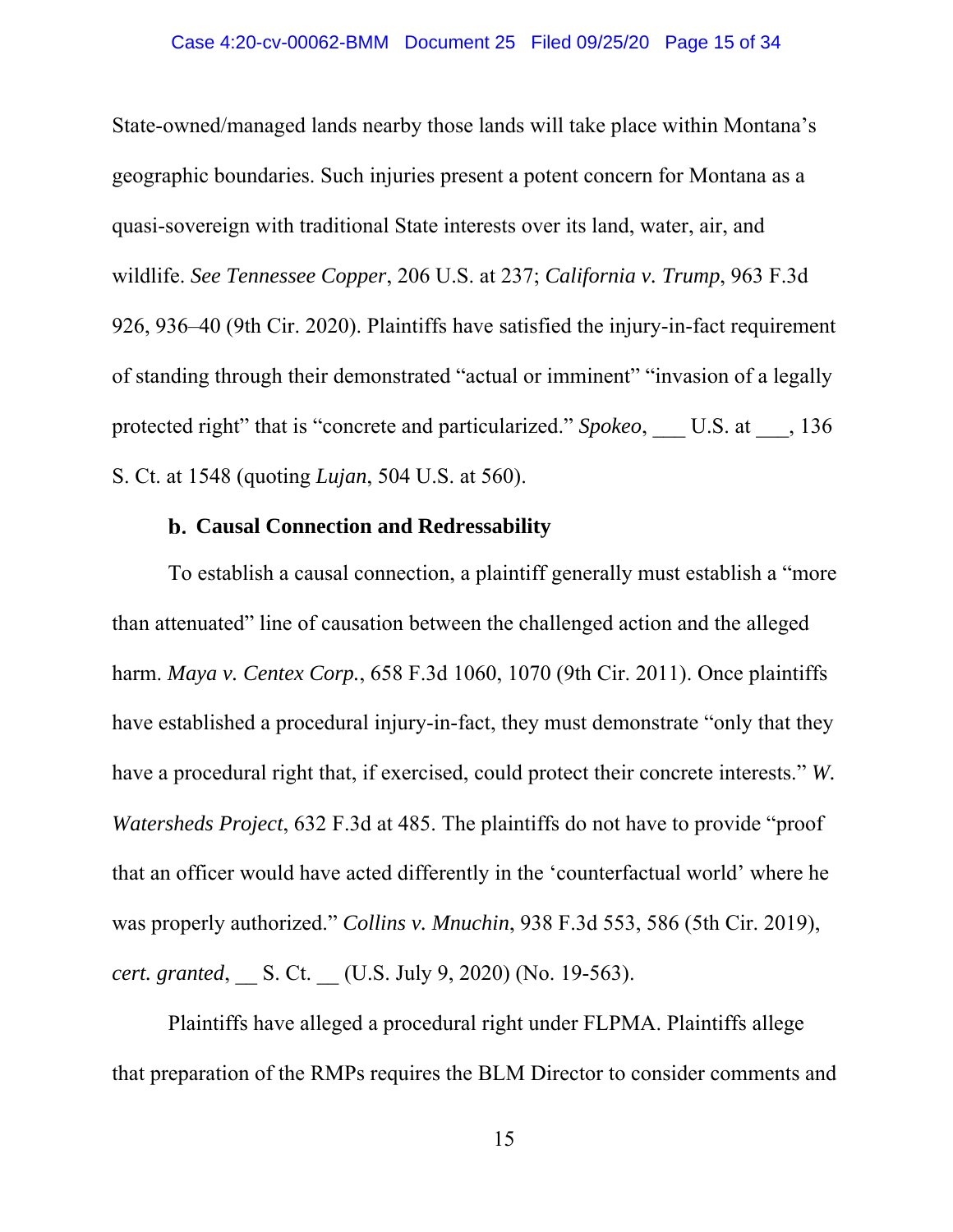protests received from Montana. *See* 43 U.S.C. § 1701(a)(8); 43 C.F.R. §§ 1610.3-  $2(e)$ , 1610.5-2(a)(3). Pendley considered the protests when exercising the authority of BLM Director. If Pendley unlawfully had been exercising the authority of the BLM Director, then those protests were unlawfully addressed. *See generally Morgan I*, 298 U.S. at 481. The finalization of the RMPs without proper consideration threatens the State's concrete interest as a quasi-sovereign in protecting its land, water, air, and wildlife. *See Tennessee Copper*, 206 U.S. at 237. BLM's alleged procedural failure directly threatens Montana's concrete interests.

The Court remains convinced that it can redress the unlawful exercise of authority through a combination of equitable and legal remedies available to correct statutory and constitutional violations. It is "likely, as opposed to merely speculative" that the relief sought would resolve Montana's injury-in-fact. *Lujan*  504 U.S. at 561 (internal quotation marks omitted). Plaintiffs have satisfied the injury-in-fact, causation, and redressability requirements of standing. *See Friends of the Earth, Inc. v. Laidlaw Envtl. Servs. (TOC), Inc.*, 528 U.S. 167, 180–81 (2000).

# **"Special Solicitude"**

Plaintiffs have satisfied the requirements of standing based on their procedural claims. Plaintiffs also satisfy the requirements of standing on the independent basis of their "special position and interest" as a State. *Massachusetts*,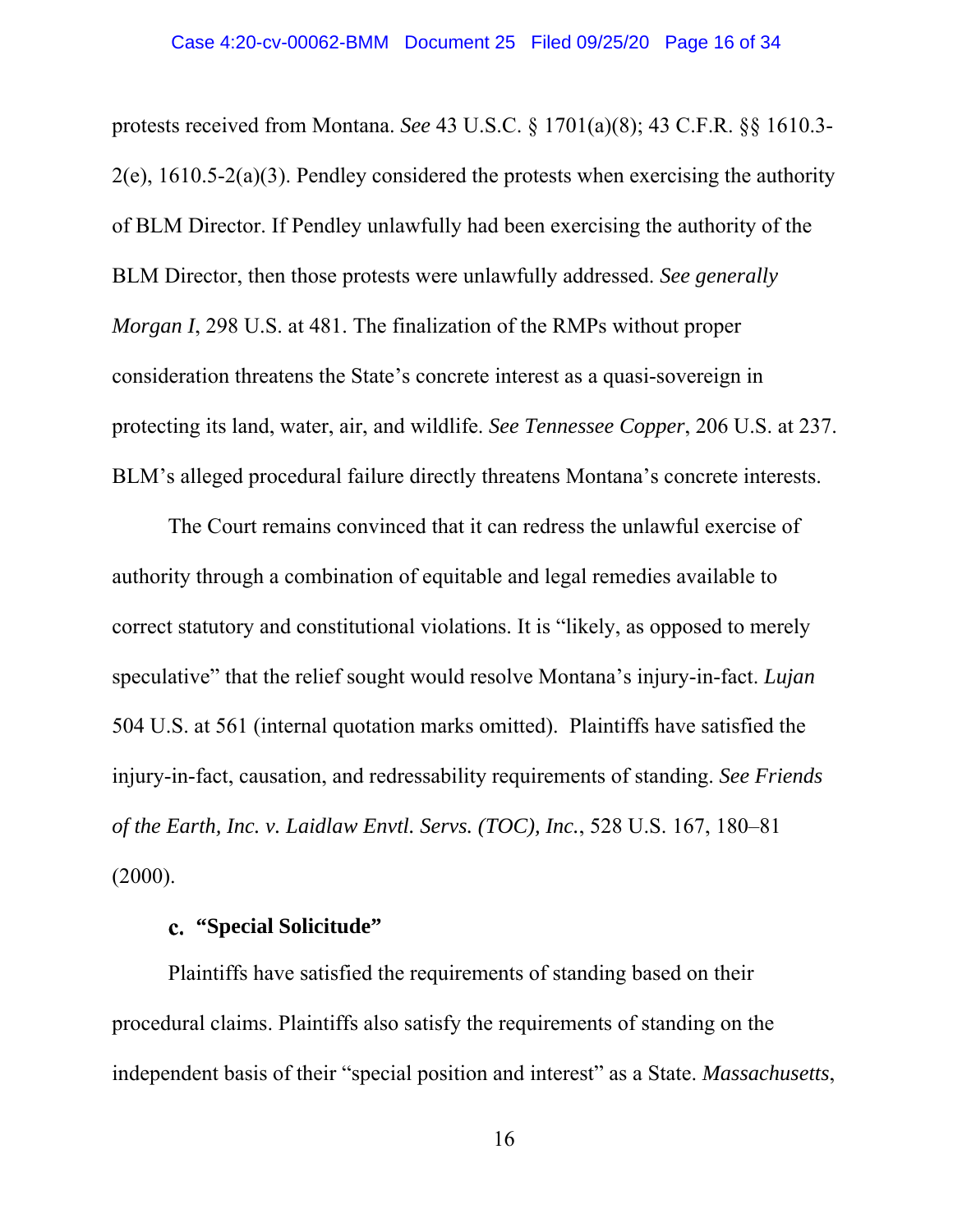549 U.S. at 518. Montana does not come before the Court as a "normal litigant[] for the purposes of invoking federal jurisdiction." *Id.* A State holds an independent and concrete interest "in all the earth and air within its domain." *Tennessee Copper*, 206 U.S. at 237. A State has the "last word as to whether its mountains shall be stripped of their forests and its inhabitants shall breathe pure air." *Id.* A State can protect its "sovereign territory" from greenhouse-gas emissions. *Massachusetts*, 549 U.S. at 519–22. A State can shield its "environment and wildlife" from harm and claim its "sovereign interests in enforcing their environmental laws." *California*, 963 F.3d at 936–40.

Montana has alleged "an injury to it in its capacity of quasi-sovereign." *Massachusetts*, 549 U.S. at 518 (quoting *Tennessee Copper*, 206 U.S. at 237). BLM manages 27 million acres of land in Montana—nearly one-third of the State's landmass. Pendley's allegedly unlawful management of that land harms concretely Montana's interests in land, water, air, and wildlife within its domain. His allegedly unlawful actions further harm Montana's interest in enforcing its own environmental laws. The "special solicitude" granted to States, independent of the concrete procedural harms alleged, reinforces the fact that Plaintiffs possess standing to bring their claims. *Massachusetts*, 549 U.S. at 518.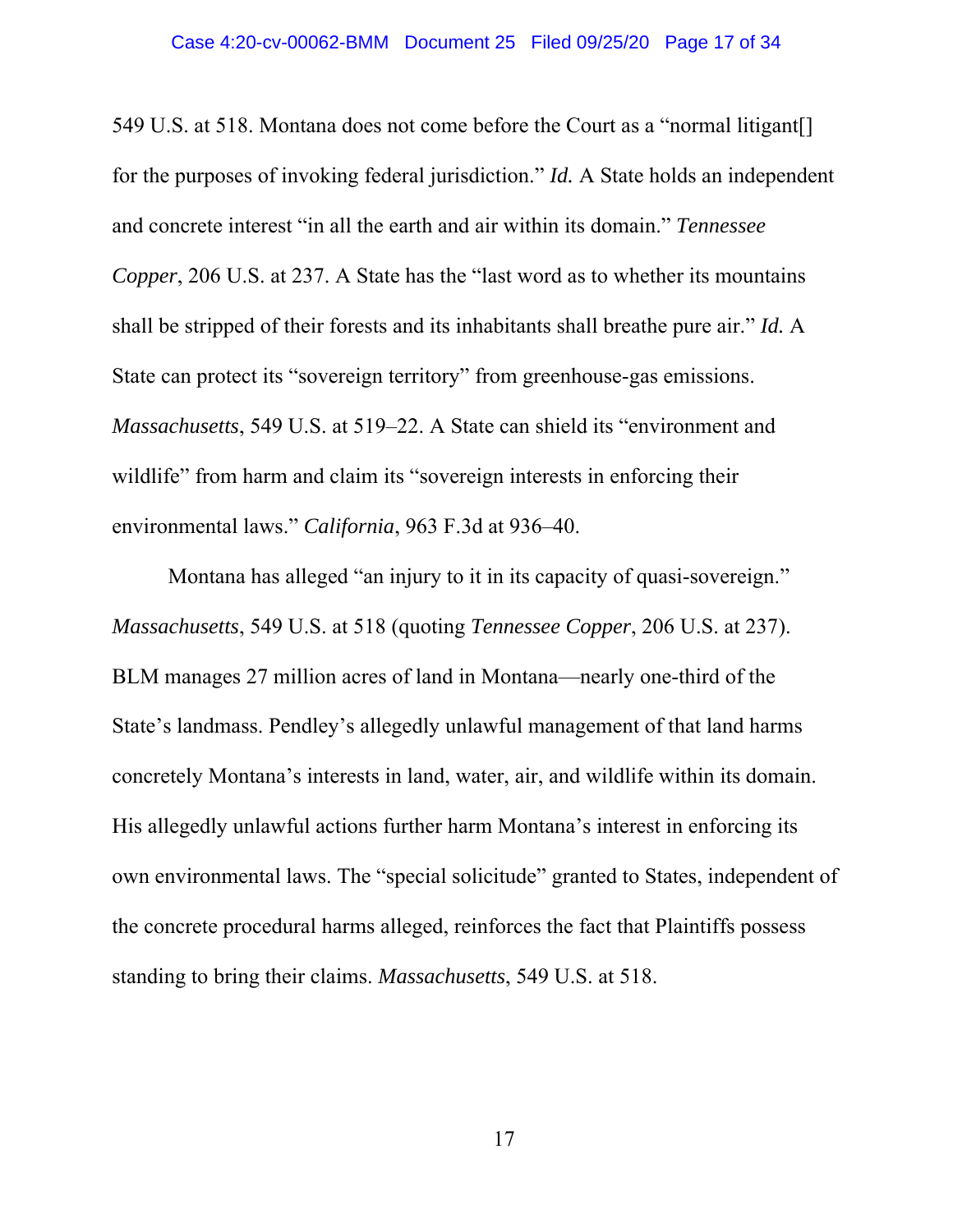## **II. Pendley's Appointment**

#### **Legal Framework**

Article II of the U.S. Constitution requires that the President obtain the "Advice and Consent of the Senate" before appointing "Officers of the United States." U.S. Const. art. II, § 2, cl. 2. Offices requiring Presidential appointment and Senate confirmation ("PAS offices") wield critical responsibilities in the federal government. They lead departments and agencies, set priorities for the bureaucracy, and direct the conduct of civil servants. The Framers split responsibility over PAS offices between the Executive and Legislative Branches to put a "check upon a spirit of favoritism in the President," "prevent the appointment of unfit characters," and provide a "source of stability in the administration." The Federalist No. 76 (A. Hamilton). The requirement represents a "significant structural safeguard[] of the constitutional scheme." *Edmond v. United States*, 520 U.S. 651, 659 (1997).

Disagreement between the President and the Senate over nominee qualifications may leave vacant positions unfilled—and their responsibilities unperformed—for a time. *See N.L.R.B. v. SW General, Inc.*, U.S. , , , 137 S. Ct. 929, 934–35 (2017). Congress has accounted for this reality throughout our nation's history by providing the President with limited authority to "direct certain officials to temporarily carry out the duties of a vacant PAS office in an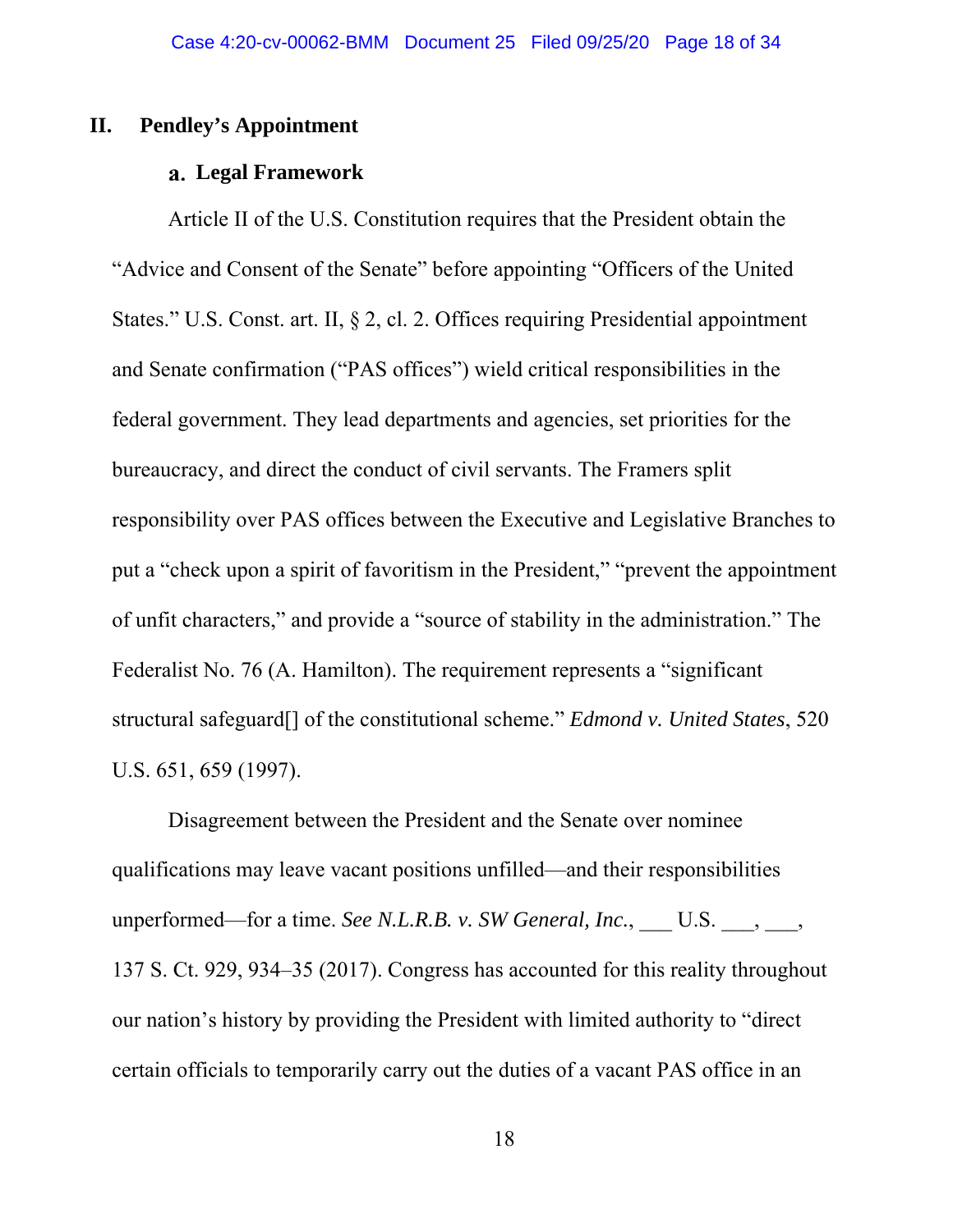acting capacity, without Senate confirmation." *Id.* at 934, 935–37 (describing the history of temporary nomination statutes going back to "Washington's first term").

The FVRA, 5 U.S.C. § 3345 *et seq.*, represents the most recent temporary appointment authority from Congress. The FVRA prescribes the "*exclusive* means for temporarily authorizing an acting official to perform the functions and duties" of a vacant PAS office. 5 U.S.C. § 3347 (emphasis added). Congress adopted the FVRA after significant inter-branch conflict in the 1970s and 1980s where the President used "temporary designees . . . without presidential submissions of nominations" to fill high-level positions. *N.L.R.B. v. SW General, Inc.*, U.S. at \_\_\_, 137 S. Ct. at 935–36 (quoting M. Rosenberg, Congressional Research Service Report for Congress, New Vacancies Act: Congress Acts to Protect the Senate's Confirmation Prerogative 2–4 (1998)). In 1998 "approximately 20 percent of PAS offices in executive agencies were occupied by temporary designees." *Id.* at 936. These "acting officers filled high-level positions, sometimes in obvious contravention of the Senate's wishes. One, for instance, was brought in . . . to serve as Acting Assistant Attorney General for the Civil Rights Division of the Justice Department, immediately after the Senate refused to confirm him for that very office." *Id.* 

Congress enacted the FVRA to protect the Senate's Advice and Consent power and to prevent the President from engaging in similar evasive temporary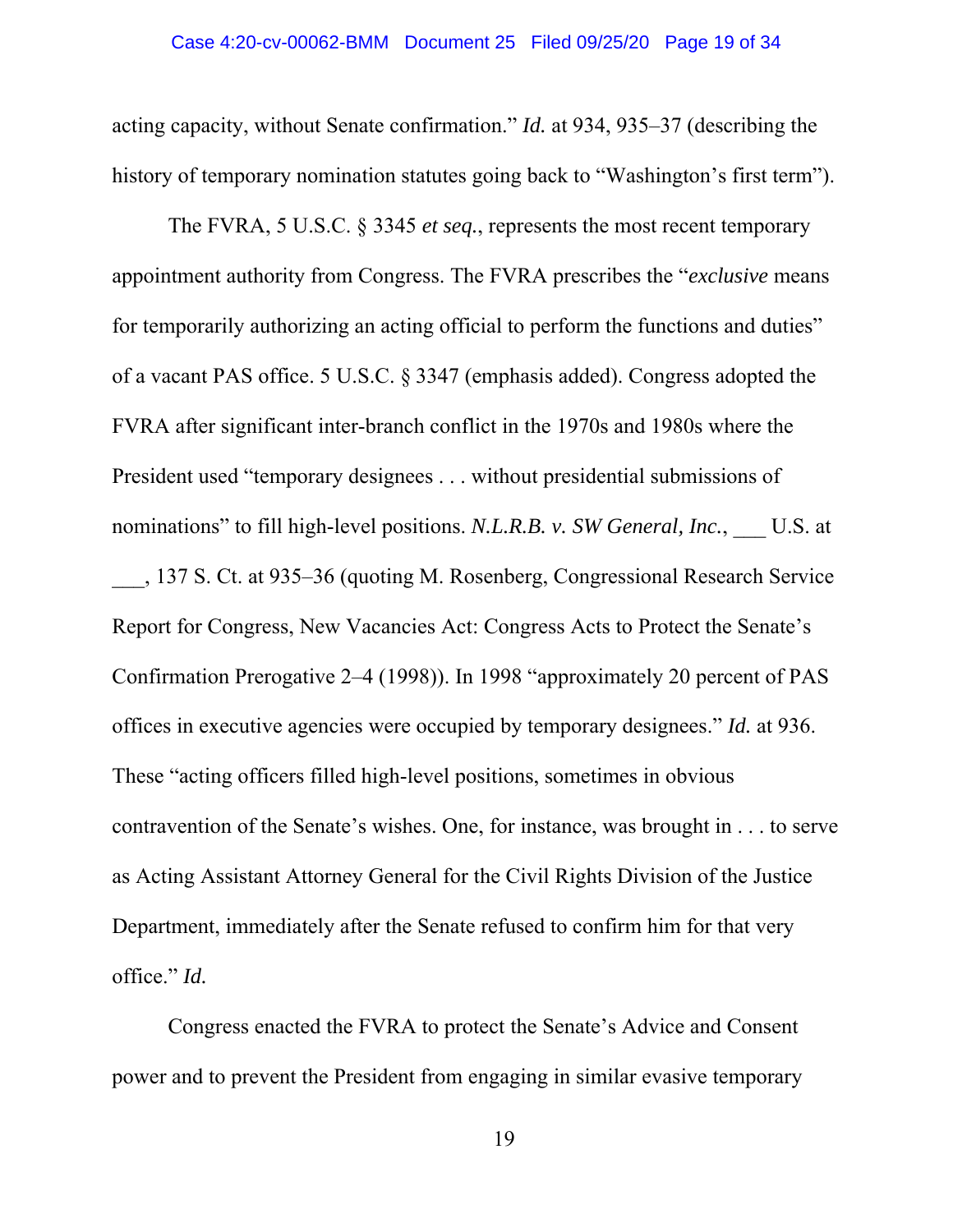## Case 4:20-cv-00062-BMM Document 25 Filed 09/25/20 Page 20 of 34

appointment practices in the future. *See id.* As a result, the Act severely limits the ways that a President may temporarily fill PAS offices. *See id.* 

The Act authorizes only three classes of government officials to become acting officers. 5 U.S.C. § 3345(a). As a default rule, the first assistant to a vacant office shall become the acting officer. *Id.* § 3345(a)(1). The President, and *only* the President, may override that default rule by directing either a person serving in a different PAS office or a senior employee within the relevant agency to become the acting officer. *Id.* § 3345(a)(1)-(2). The FVRA further prohibits persons from serving as acting officers if they have been nominated to hold permanently the position, or if they have held the acting role for more than 210 days. *Id.*  §§ 3345(b), 3346(a).

Unless the President uses the procedures of the FVRA to fill temporarily the open position, the "office shall remain vacant," and in the case of a sub-cabinet agency, "only the head of [the] Executive agency" can perform the functions or duties of the vacant office. *Id.* § 3348(b). Any "action taken by any person" who serves as an acting officer in violation of the FVRA "shall have no force or effect" and "may not be ratified." *Id*. § 3348(d)(1)-(2). The FVRA defines "function or duty" as one "established by statute" or "by regulation" and "required by statute" or "by such regulation to be performed by the applicable officer (and only that officer)." *Id*. § 3348(a)(2)(A)–(B).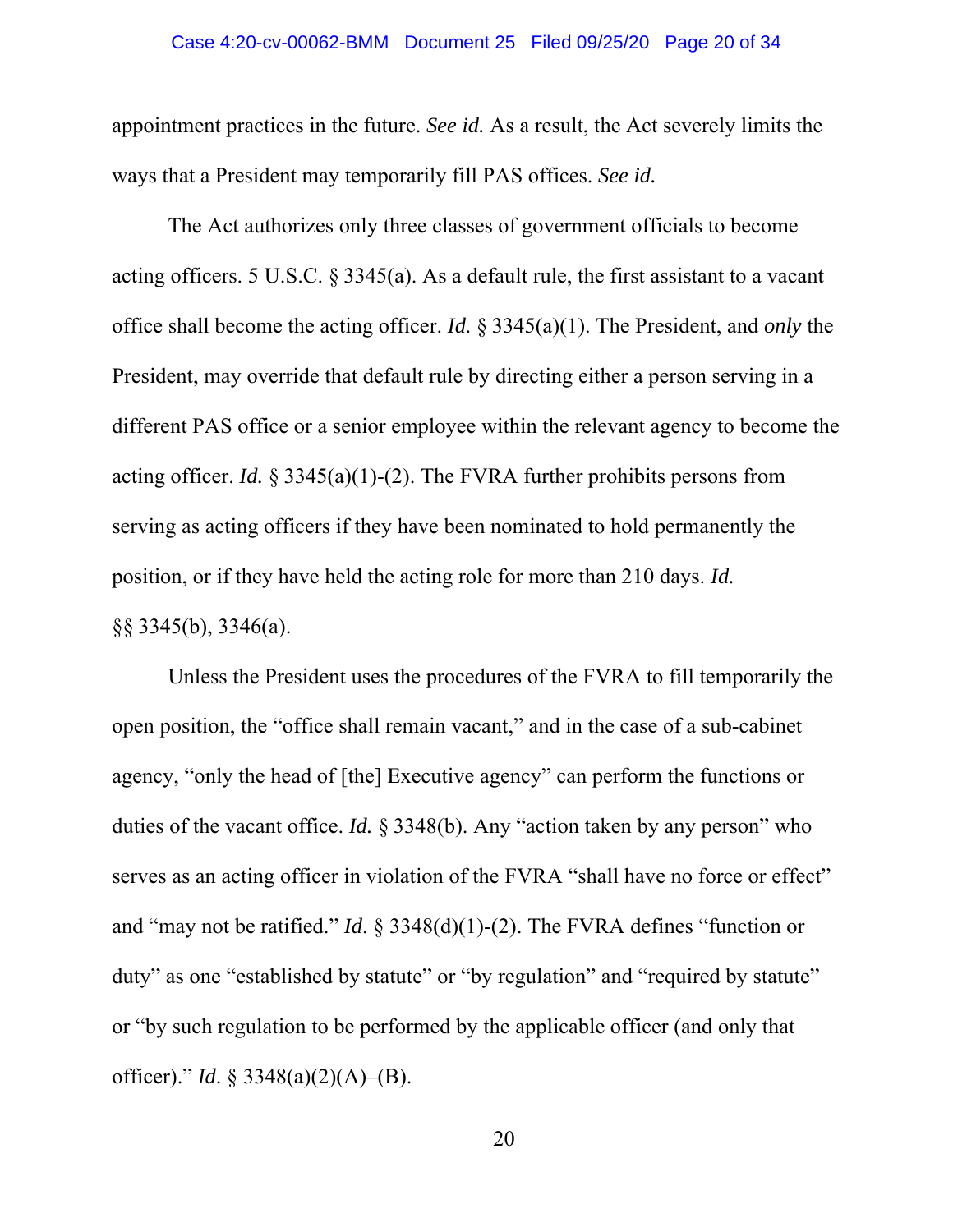Congress established the office of Director to lead BLM—an office that must be filled "by the President, by and with the advice and consent of the Senate." 43 U.S.C. § 1731(a). As a result, the designation of an Acting BLM Director remains subject to the exclusive methods set out in the FVRA. *See* 5 U.S.C. § 3347.

## **Pendley serves as the Acting BLM Director**

Federal Defendants argue that whether one "appreciate[s] the difference or not" Pendley "is not BLM's Acting Director, but rather the official performing the Director's duties under the Secretary's delegation." (Doc. 17 at 1). Under Federal Defendants' theory, a President could ignore their constitutional appointment responsibility indefinitely and instead delegate authority directly or through Cabinet Secretaries to unconfirmed appointed officials. Such an arrangement could last for an entire presidential administration. In fact, the case before the Court presents that scenario.

Federal Defendants' argument attempting to distinguish an "Acting Director" from an "official performing the Director's duties under the Secretary's delegation" represents a distinction without a difference. Such arguments prove evasive and undermine the constitutional system of checks and balances. Federal Defendants' theory flies in the face of the constitutional design, the clear text of the FVRA that provides the "exclusive" means for temporary appointment, and the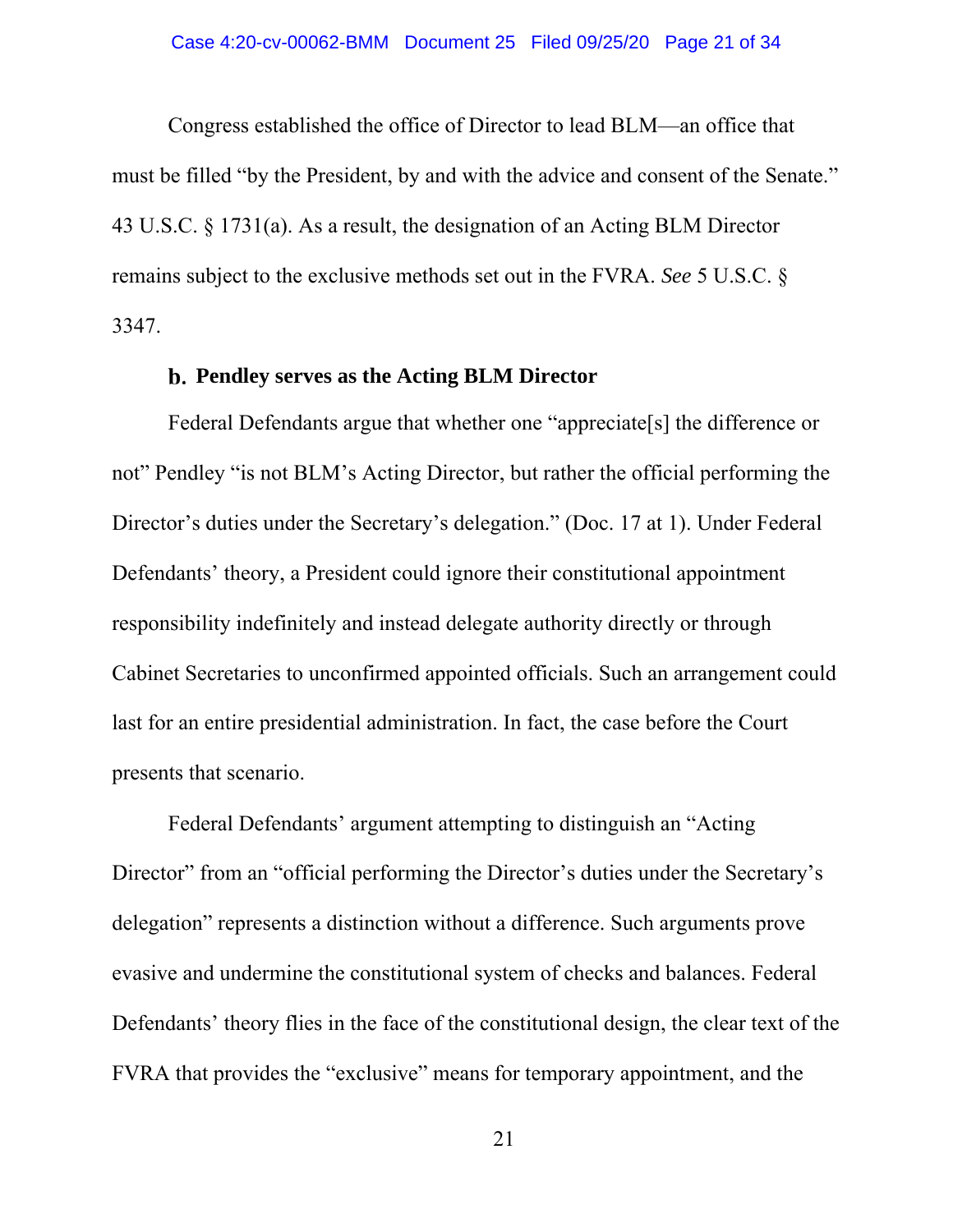## Case 4:20-cv-00062-BMM Document 25 Filed 09/25/20 Page 22 of 34

history of Executive Branch evasion of the Appointments Clause that led Congress to pass the FVRA in the first place.

This case does not present the only recent improper exercise of acting authority in the Executive Branch. *See, e.g.*, *Casa de Maryland, Inc. v. Chad F. Wolf*, Case No. 8:20-cv-022118-PX (D. Md. Sept. 11, 2020) (invalidating the appointment of Acting Secretary of Homeland Security Chad F. Wolf under the FVRA); *L.M.-M. v. Kenneth T. Cuccinelli II*, Case No. 1:19-cv-02676-RDM (D.D.C. Mar. 1, 2020) (invalidating the appointment of Acting Director of the United States Citizenship and Immigration Services Kenneth Cuccinelli II under the FVRA). This case does present, however, a unique method to evade proper FVRA acting appointment procedures. The President cannot shelter unconstitutional "temporary" appointments for the duration of his presidency through a matryoshka doll of delegated authorities.

#### i. **Secretarial Order 3345**

A series of Secretarial Order Amendments first empowered Pendley as Acting BLM Director. The amendments do not describe Pendley as the "Acting BLM Director." Rather, they purport to "temporarily redelegate authority for ... vacant non-career Presidentially appointed and Senate-confirmed positions." Secretary David Bernhardt, Order No. 3345 Amendment 28 (July 29, 2019). The Secretarial Order Amendments go on to "delegate[]" all "functions, duties, and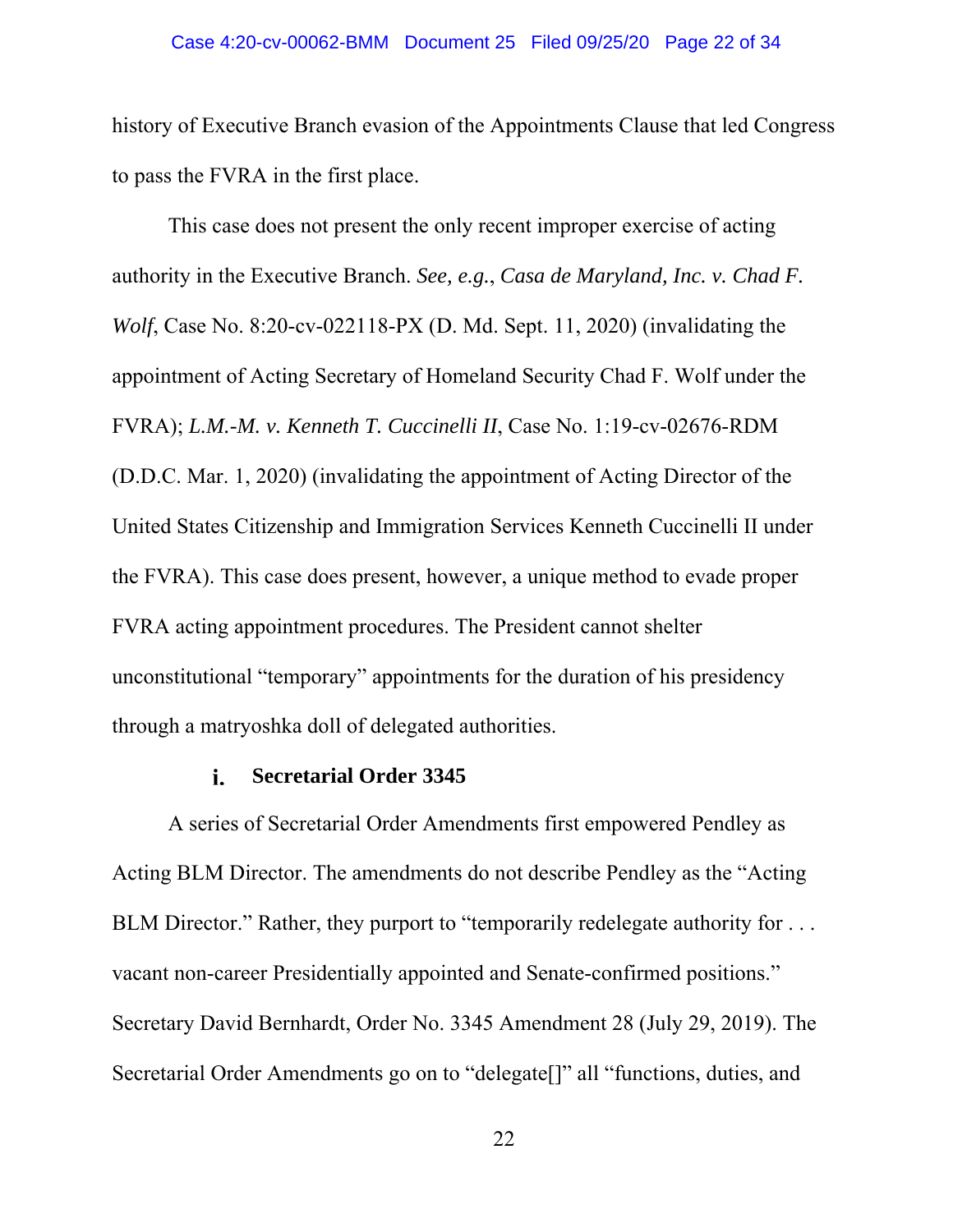responsibilities" of the BLM Director position to Pendley. *Id.* The amendments also provide a limitation, that the "delegation covers only those functions or duties that are not required by statute or regulation to be performed only by the Senateconfirmed official occupying the position." *Id*. This boilerplate limitation appears to be an attempt to avoid running afoul of the FVRA. *Cf.* 5 U.S.C. § 3348(a)–(d) (requiring that any "action taken by any person" who serves as an acting officer in violation of the FVRA "shall have no force or effect" and "may not be ratified," and defining a "function or duty" as one "established by statute" or "by regulation" and "required by statute" or "by such regulation to be performed by the applicable officer (and only that officer)"). The Order provides no mechanism to enforce or track its limitation of authority. Pendley served under Secretarial Order delegations from July 29, 2019, until June 5, 2020.

#### **Succession Memo**  ii.

After the fourth extension of Pendley's service under the Secretarial Order, Pendley, "exercising the delegated authority" of BLM Director, issued a Succession Memo clarifying BLM's "order of succession" for "Vacancies Reform Act" [sic] purposes. Memorandum from William Perry Pendley on Designation of Successors for Presidentially-Appointed, Senate-Confirmed Positions (May 22, 2020). Casey Hammond, who previously exercised the delegated authority of BLM Director, but now "exercising the delegated authority" of the Assistant Secretary of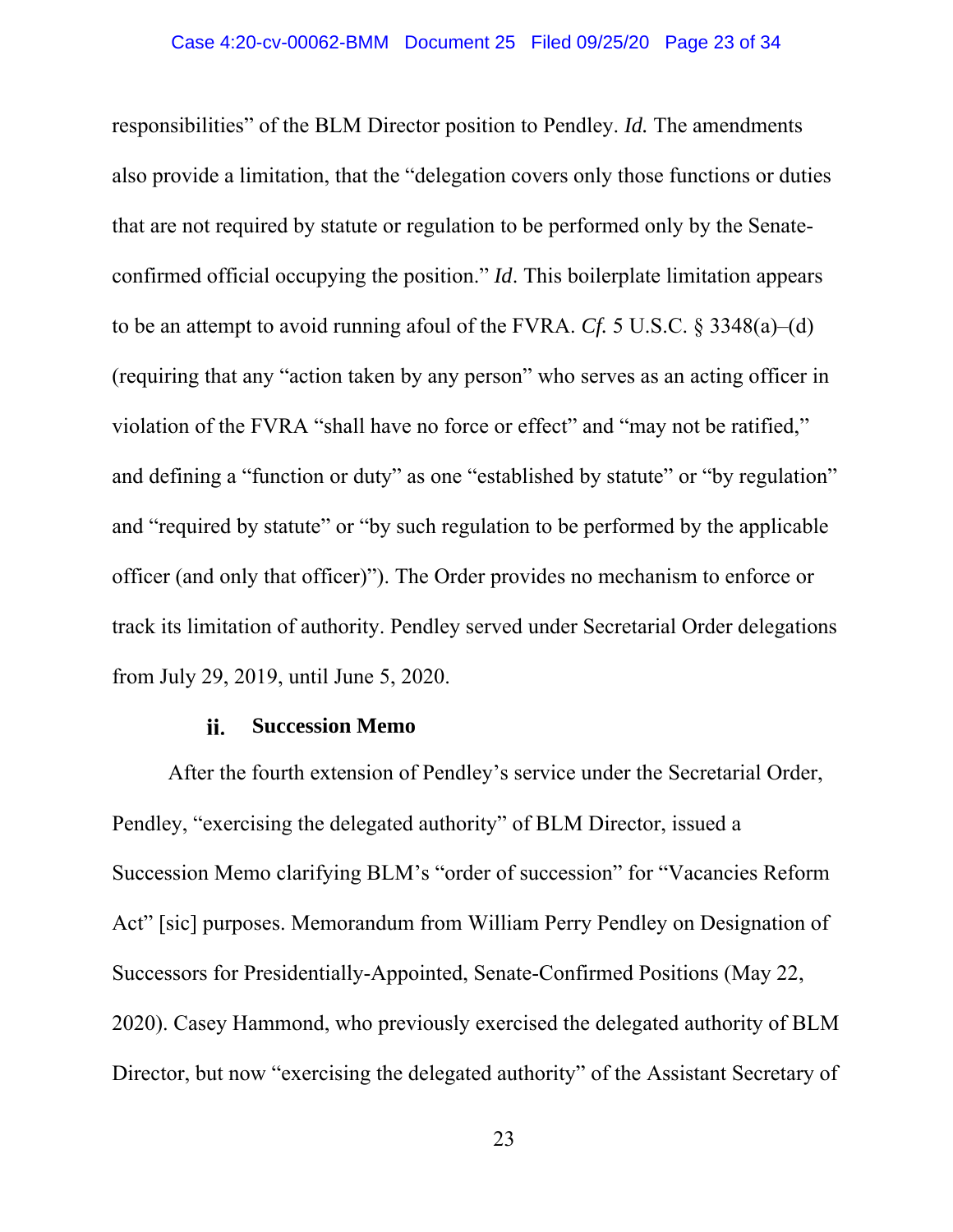Land and Minerals Management, approved this memo. *Id.* The Succession Memo purported to designate Pendley as the "First Assistant for the purposes of the [FVRA]" and delegated to Pendley "the authority to perform all duties and responsibilities of the Director." *Id.* Unlike the Secretarial Order, the Succession Memo imposes no limitation of authority to only those duties that remain not exclusive to the BLM Director. Federal Defendants asserted at the Motion for Summary Judgment hearing for the first time that Reorganization Plan Number 3 of 1950 authorized the Succession Memo delegation. Reorganization Plan No. 3 of 1950, 15 Fed. Reg. 3174 (May 24, 1950). Pendley has served under this Succession Memo self-delegation of authority since June 5, 2020.

#### **Acting Director Analysis**  iii.

Secretarial Order 3345 and the Succession Memo both represent unlawful attempts to avoid the constitutional requirements of the Appointments Clause and the statutory requirements of the FVRA. Each delegation improperly empowered Pendley as the Acting BLM Director.

The Interior Secretary carefully crafted the Secretarial Order to avoid designation of Pendley as "Acting BLM Director," but the Executive Branch cannot use wordplay to avoid constitutional and statutory requirements. No legal authority exists for this kind of delegation from the Secretary.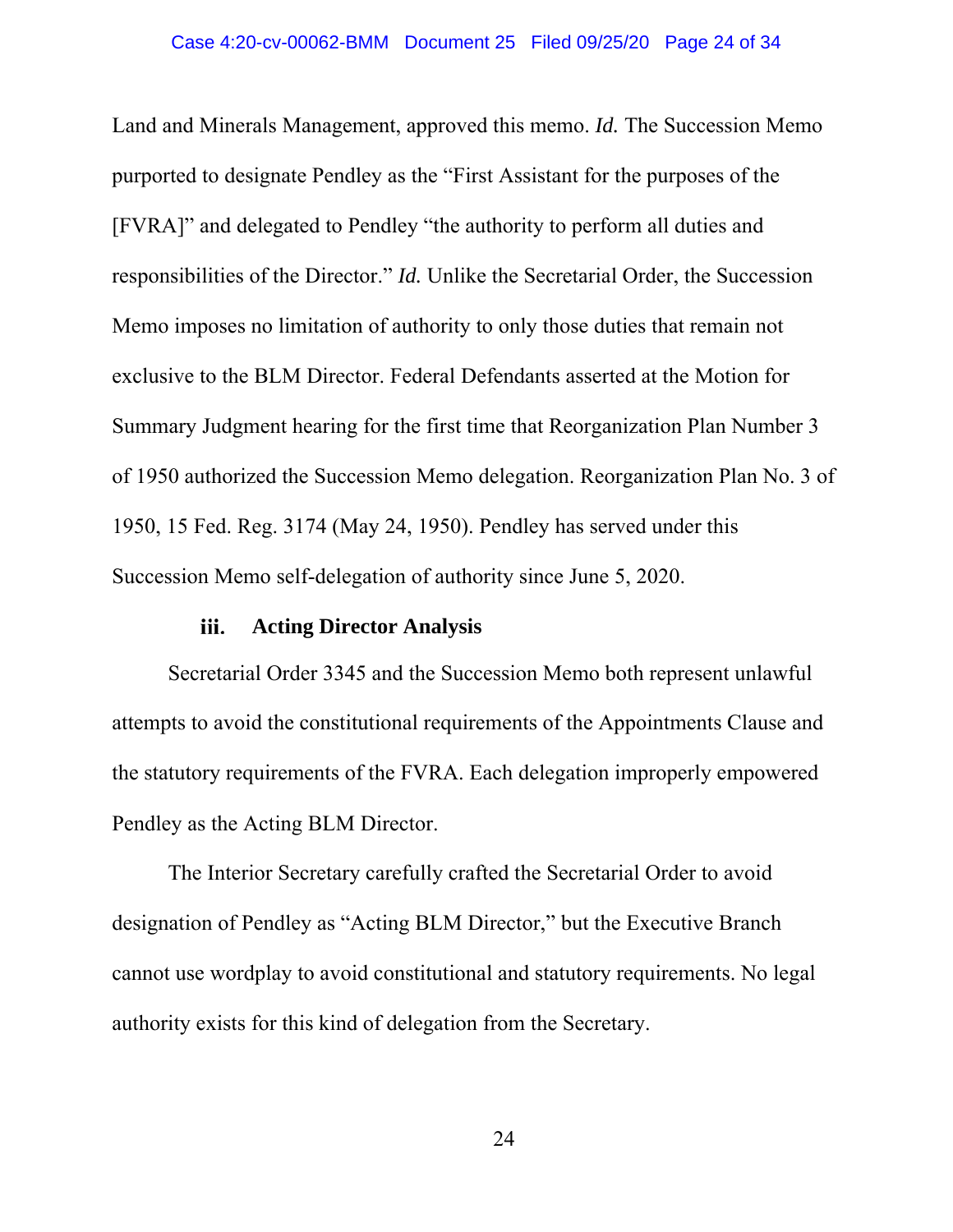Federal Defendants attempt to justify the Secretarial Order by first pointing out that the Secretary properly appointed Pendley as Deputy Director of Policy and Programs at BLM under 43 U.S.C. § 1731(c). (Doc. 17 at 19). That is true. Federal Defendants go on to argue that a subsequent Secretarial delegation of authority to that lower-level official would be proper. Federal Defendants rely on *United States v. Eaton*, 169 U.S. 331 (1898), for the principle that a lower-level official may exercise the powers belonging to a higher office without offending the Appointments Clause. (Doc. 17 at 19 (citing *Eaton*, 169 U.S. at 343)). Federal Defendants misunderstand that case.

*Eaton* centered on whether Congress can provide a statutory process by which the President can designate a temporary appointee, or if such an arrangement would violate the Appointments Clause. *Eaton*, 169 U.S. at 336–37. The U.S. Supreme Court declared that the process enacted by Congress that allowed the President to appoint vice consuls temporarily without Senate approval was constitutional. *See id.* at 343–44 (citing Rev. St. §§ 1695, 1703). Read correctly, *Eaton* bolsters the fact that Congress can set parameters for temporary appointments of PAS officers. Congress did exactly that when it adopted the FVRA. The FVRA represents the only method by which a temporary designee can exercise the authority of a PAS office.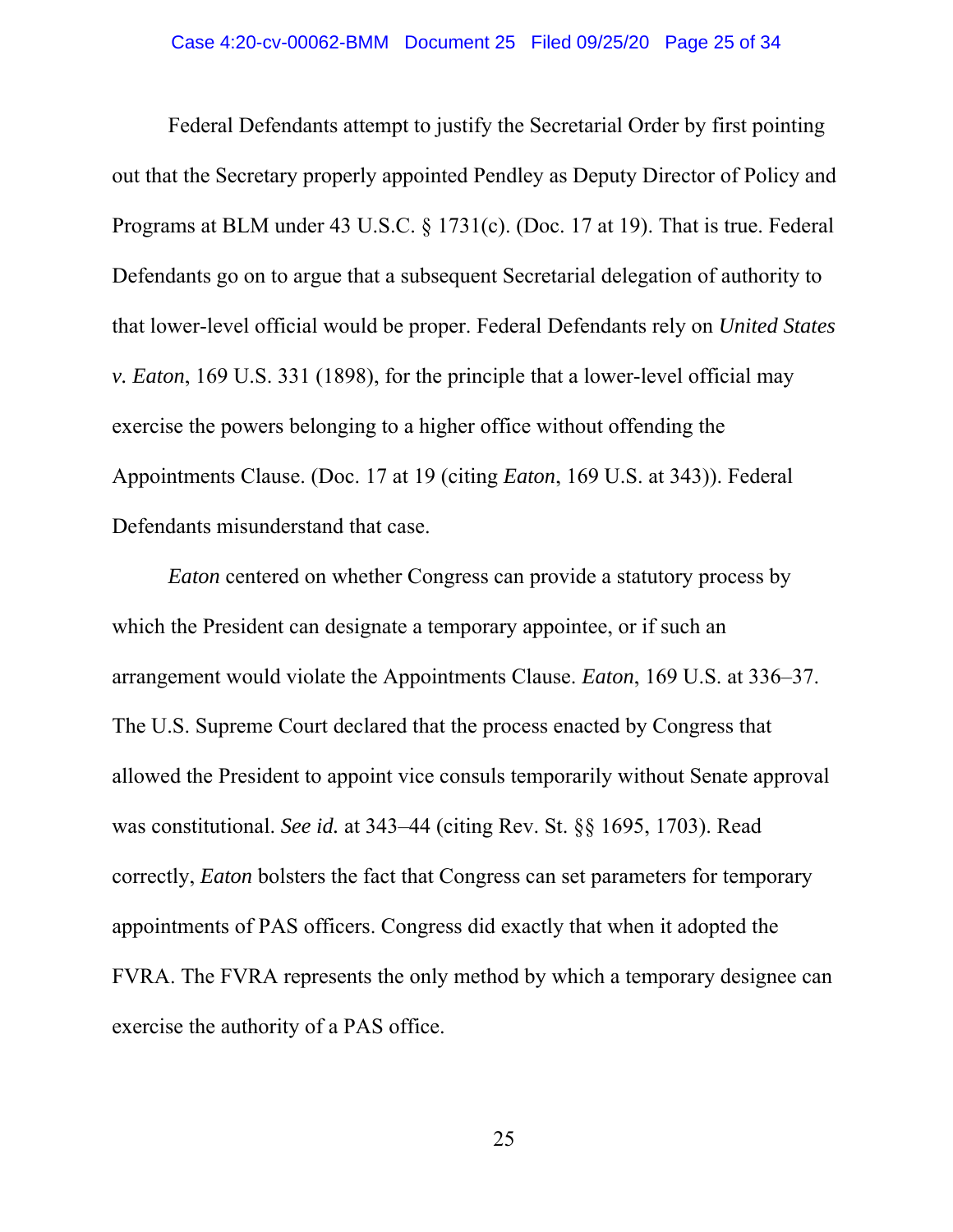Similarly, no legitimate authority exists for the delegation described in the Succession Memo, and the memorandum cites to none. Federal Defendants asserted at the Motion for Summary Judgment hearing for the first time that Reorganization Plan Number 3 of 1950 authorized the Succession Memo delegation. Reorganization Plan No. 3 of 1950, 15 Fed. Reg. 3174 (May 24, 1950). The Reorganization Plan provides authority for the Secretary of the Interior to "from time to time make such provisions as he shall deem appropriate authorizing the performance by any other officer, or by any agency or employee, of the Department of the Interior of any function of the Secretary." *Id.* 

On its face this Plan does not authorize the Succession Memo. Casey Hammond "exercising the delegated authority" of the Assistant Secretary of Land and Minerals Management, approved this memorandum delegating authority to Pendley who was himself "exercising the delegated authority" of BLM Director. Memorandum from William Perry Pendley on Designation of Successors for Presidentially-Appointed, Senate-Confirmed Positions (May 22, 2020). Nothing in the Reorganization Plan authorizes someone to exercise temporary authority via memorandum signed by two officials purportedly "exercising the delegated authority" of their respective PAS offices without proper appointment and confirmation. The FVRA does not authorize this arrangement either.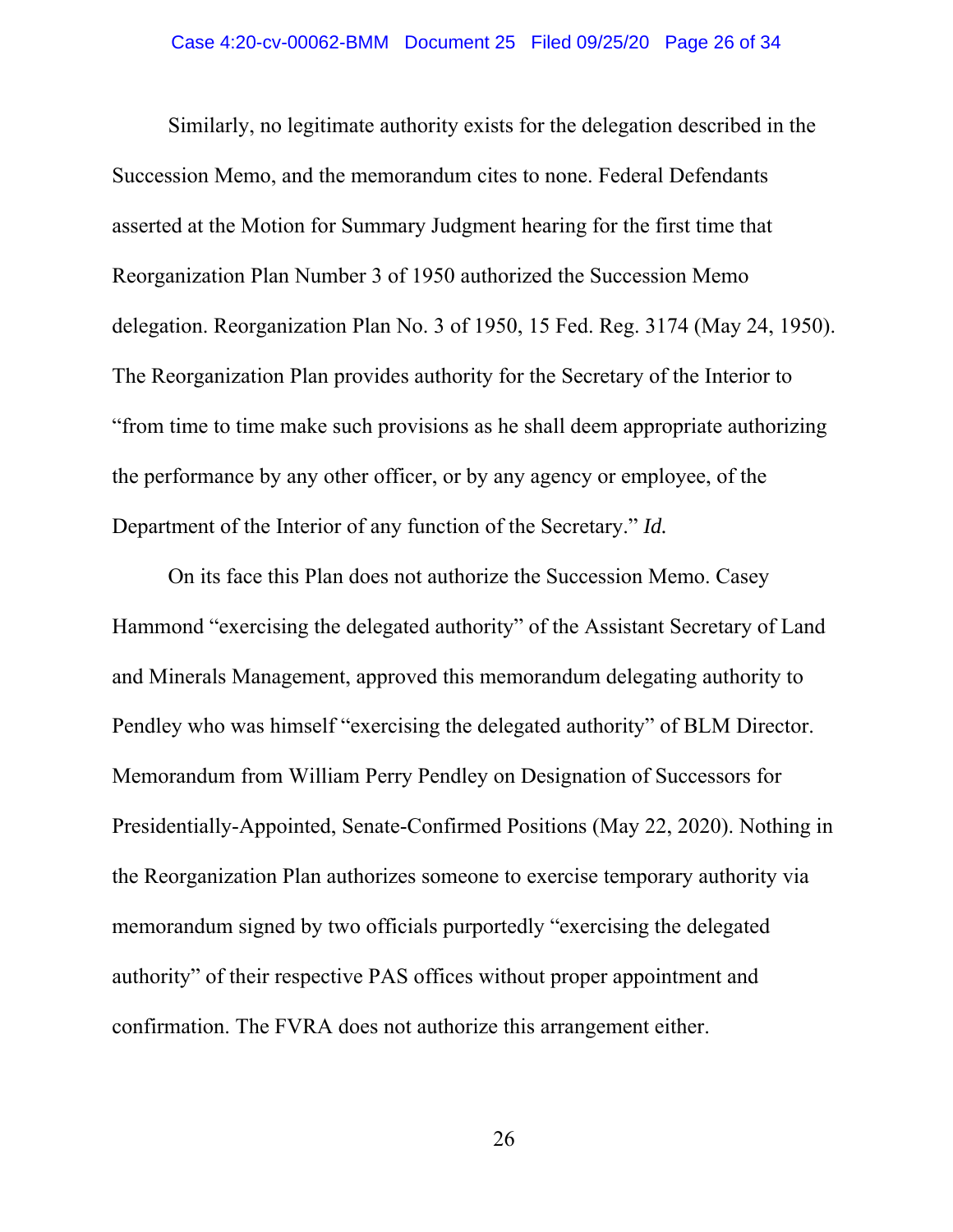Two more factors demonstrate that Pendley operated as the Acting BLM Director. First, Pendley actually exercised powers reserved to the BLM Director. Pendley analyzed the comments and protests submitted regarding the Lewistown RMP and Missoula RMP. Regulations require the BLM Director alone to consider and resolve recommendations and protests on RMPs. *See* 43 U.S.C. § 1701(a)(8); 43 C.F.R. §§ 1610.3-2(e), 1610.5-2(a)(3). Following Pendley's review, BLM published in the Federal Register that the "BLM Director reviewed all protest issues for the proposed planning decisions . . . concluded that the BLM Montana State Director followed the applicable laws. . . . The BLM Director denied the protests, and that decision is the final decision of the US Department of the Interior." (Doc. 10-1 at 11). BLM further asserted in its Federal Register notice regarding the RMPs that "[a]ll protests have been resolved and/or dismissed by the BLM Director." Notice of Availability of the Record of Decision and Approved Resource Management Plan for the Lewistown Field Office, Montana, 85 Fed. Reg. 47,239, 47,239 (Aug. 4, 2020).

Second, the Executive Branch repeatedly presented Pendley as Acting BLM Director. The White House listed Pendley's official title as the "Acting Director of Bureau of Land Management" in a pool report on the same day that BLM published the RMPs. (Doc. 10-1 at 12). Citing the declaration of yet another Acting official, Federal Defendants argue that those "references were inadvertent."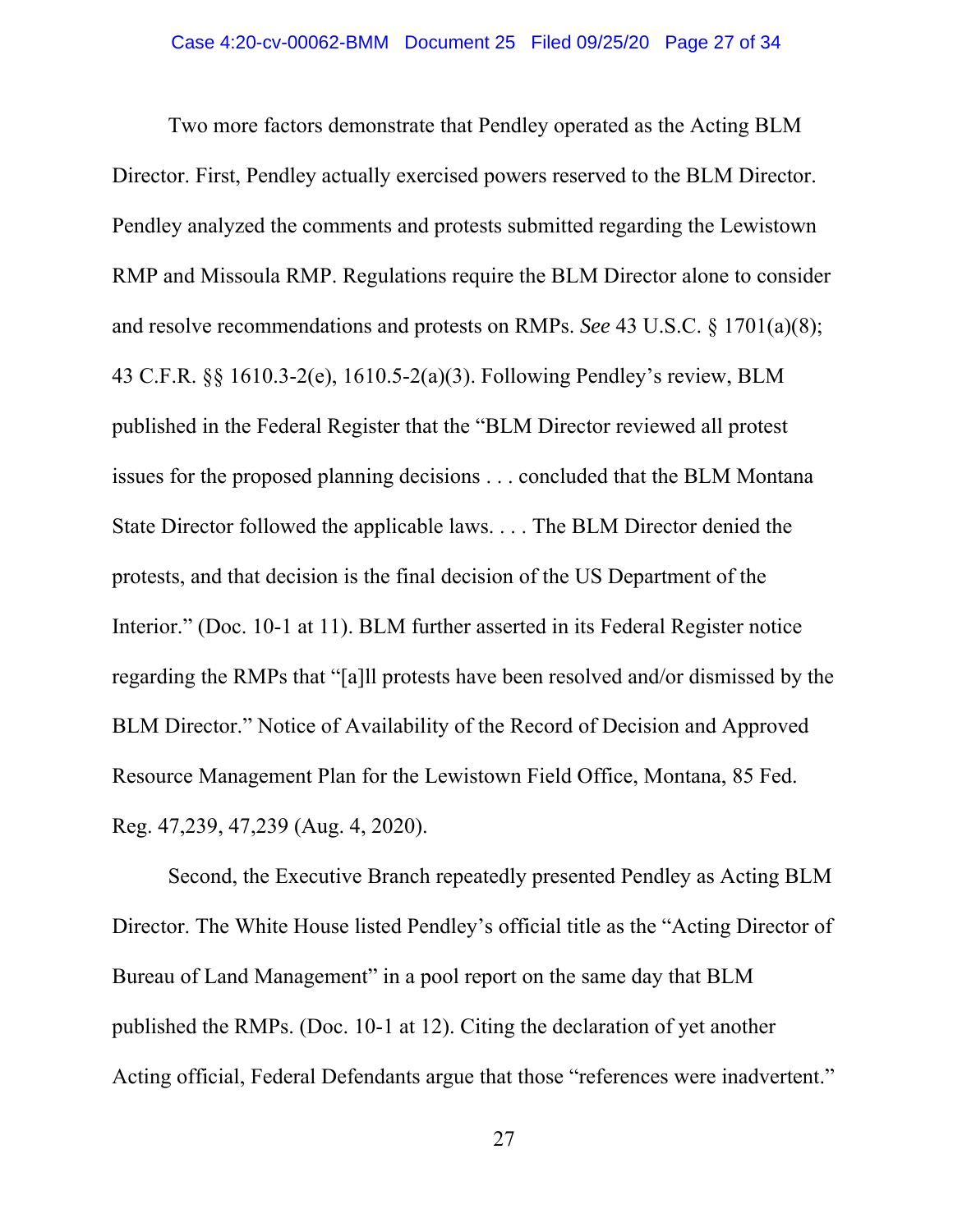(Doc. 17 at 7). Though not conclusive, this pattern of reference affirms what was already established through delegation and practice: Pendley operated as the Acting BLM Director. Whether Pendley operated as Acting BLM Director presents a matter of law, not a matter of disputed fact, as Federal Defendants asserted at the Motion for Summary Judgment hearing in a last-ditch effort to avoid summary judgment. The only question that remains is whether the FVRA permitted Pendley's service.

# **Pendley's Service as Acting Director Violates the Appointments Clause and the FVRA**

The Appointments Clause "is not an empty formality." *N.L.R.B. v. SW General, Inc.*, U.S. at , 137 S. Ct. at 948. Presidents cannot avoid their constitutional obligation to appoint Officers on advice and consent of the Senate by making "temporary" delegations with evasive titles and delegations. Pendley's past and continued service trivializes the import of the FVRA and the Appointments Clause. Presidents possess significant authority over the Executive Departments, but even where the President has broad discretion, "that discretion is not boundless" and "may not transgress constitutional limitations." *Abourezk v. Reagan*, 785 F.2d 1043, 1061 (D.C. Cir. 1986). It remains "the duty of the courts, in cases properly before them, to say where th[e] . . . constitutional boundaries lie." *Id.* "At some point, courts can and must play a role in policing 'acting' appointments that are effectively permanent." *Guedes v. Bureau of Alcohol,*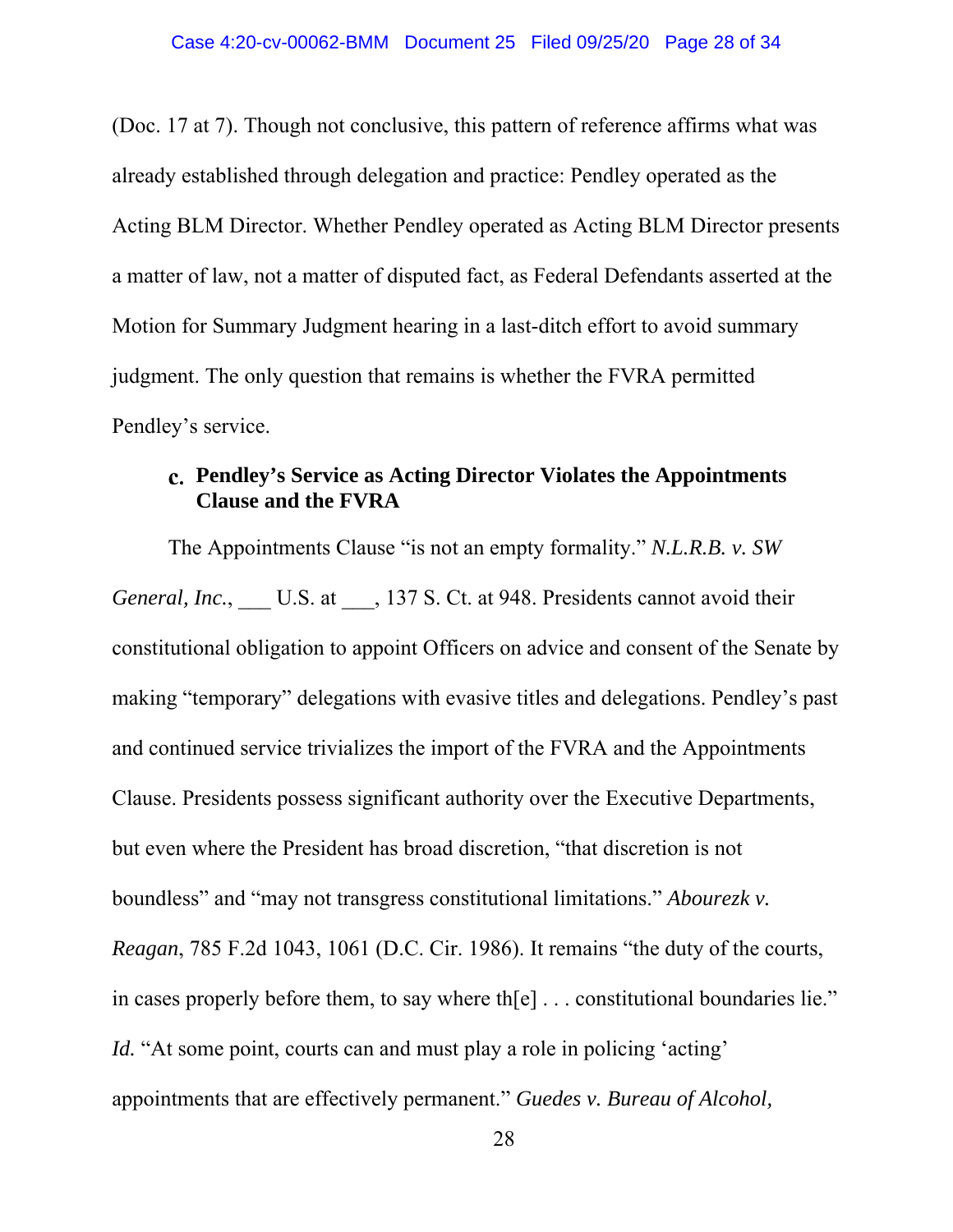*Tobacco, Firearms, & Explosives*, 356 F. Supp. 3d 109, 153 (D.D.C. 2019), *aff'd on other grounds*, 920 F.3d 1, 12 (D.C. Cir. 2019) (per curiam).

Congress established the BLM Director as an office that must be filled "by the President, by and with the advice and consent of the Senate." 43 U.S.C. § 1731(a). The agency's statute provides no independent means to temporarily fill the role. *See, e.g.*, *Hooks v. Kitsap Tenant Support Servs*., 816 F.3d 550, 556 (9th Cir. 2016); *Guedes*, 356 F. Supp. 3d at 143 ("Agency-specific statutes like the AG Act were expected to operate alongside the FVRA, not to displace it"), *aff'd on other grounds*, 920 F.3d 1, 12 (D.C. Cir. 2019) (per curiam). As a result, the designation of an Acting BLM Director remains subject to the exclusive methods for temporary appointment set out in the FVRA. *See* 5 U.S.C. § 3347. A delegation that does not follow those procedures would violate both the FVRA and the Appointments Clause of the U.S. Constitution.

Pendley has served and continues to serve unlawfully as the Acting BLM Director. His ascent to Acting BLM Director did not follow any of the permissible paths set forth by the U.S. Constitution or the FVRA. Pendley has not been nominated by the President and has not been confirmed by the Senate to serve as BLM Director. Pendley is not a member of the permitted category of individuals who can serve in an acting capacity in a PAS office under the FVRA. Secretary Bernhardt lacked the authority to appoint Pendley as an Acting BLM Director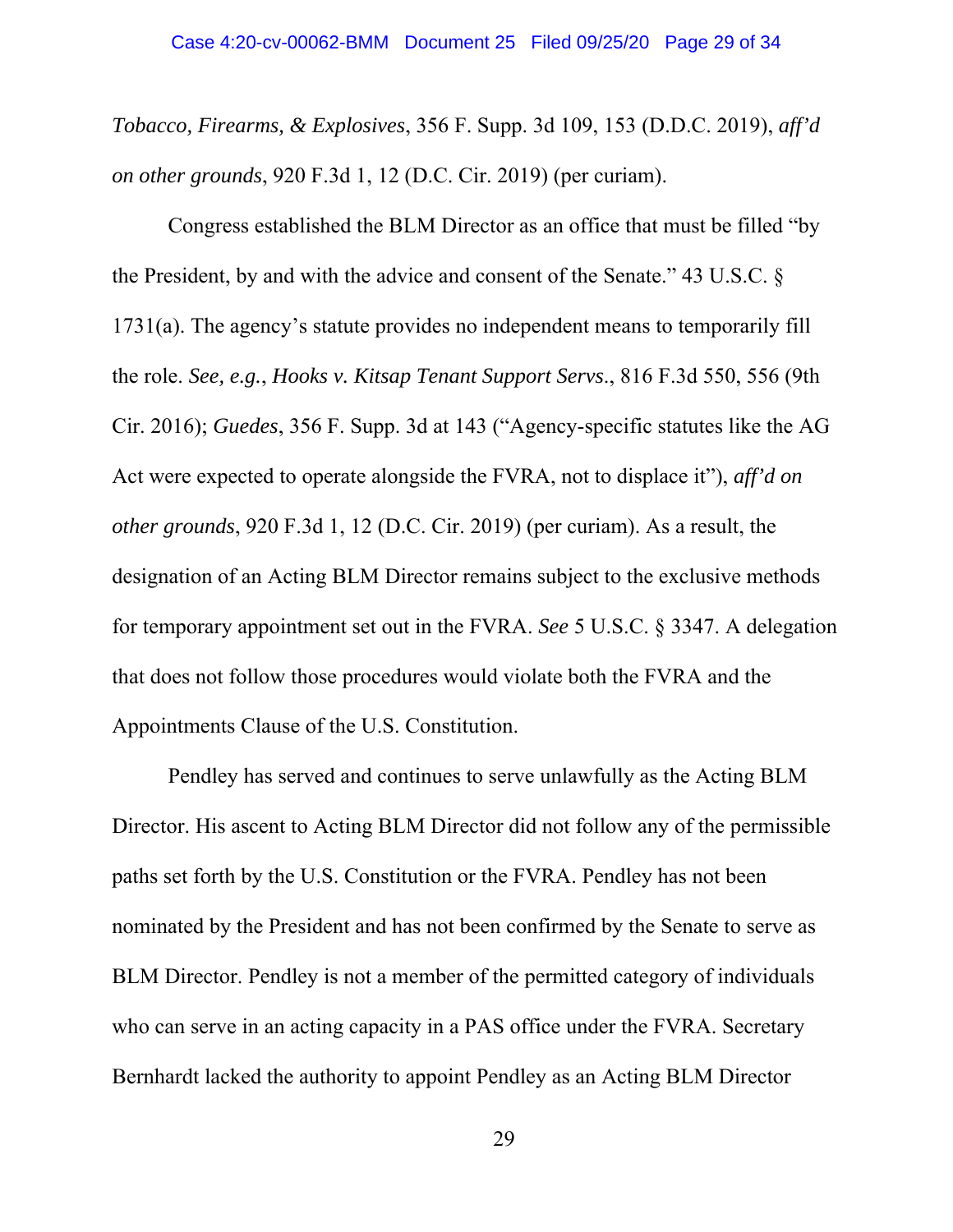under the FVRA. Pendley unlawfully took the temporary position beyond the 210 day maximum allowed by the FVRA. Pendley unlawfully served as Acting BLM Director after the President submitted his permanent appointment to the Senate for confirmation—another violation of the FVRA. And Pendley unlawfully serves as Acting BLM Director today, under color of the Succession Memo.

The Executive's delegation arrangement threatens "a gradual concentration of the several powers in the same department." The Federalist No. 51 (J. Madison). It does not take "careful and perceptive analysis" to understand such a threat because "this wolf comes as a wolf." *Morrison v. Olson*, 487 U.S. 654, 699 (1988) (Scalia, J., dissenting). Pendley's previous and ongoing service as Acting BLM Director violates the Appointments Clause of the U.S. Constitution and the FVRA.

The Court's conclusions of law rely on a clear administrative record and do not involve a genuine dispute as to any material fact. Federal Defendants noted at oral argument that Plaintiffs had filed their Motion for Summary Judgment before the expiration of the 60 days allowed under Rule  $12(a)(2)$  to file their Answer to Plaintiffs' Complaint and of the 60 days allowed under Rule 12(b) to raise defenses to Plaintiffs' Complaint. Fed. R. Civ. P. 12(a)(2), 12(b). As a result, Federal Defendants contend that they reserved the right to raise any genuine issues of material fact that would defeat summary judgment under Rule 56 and to raise any defenses allowed under Rule 12(b).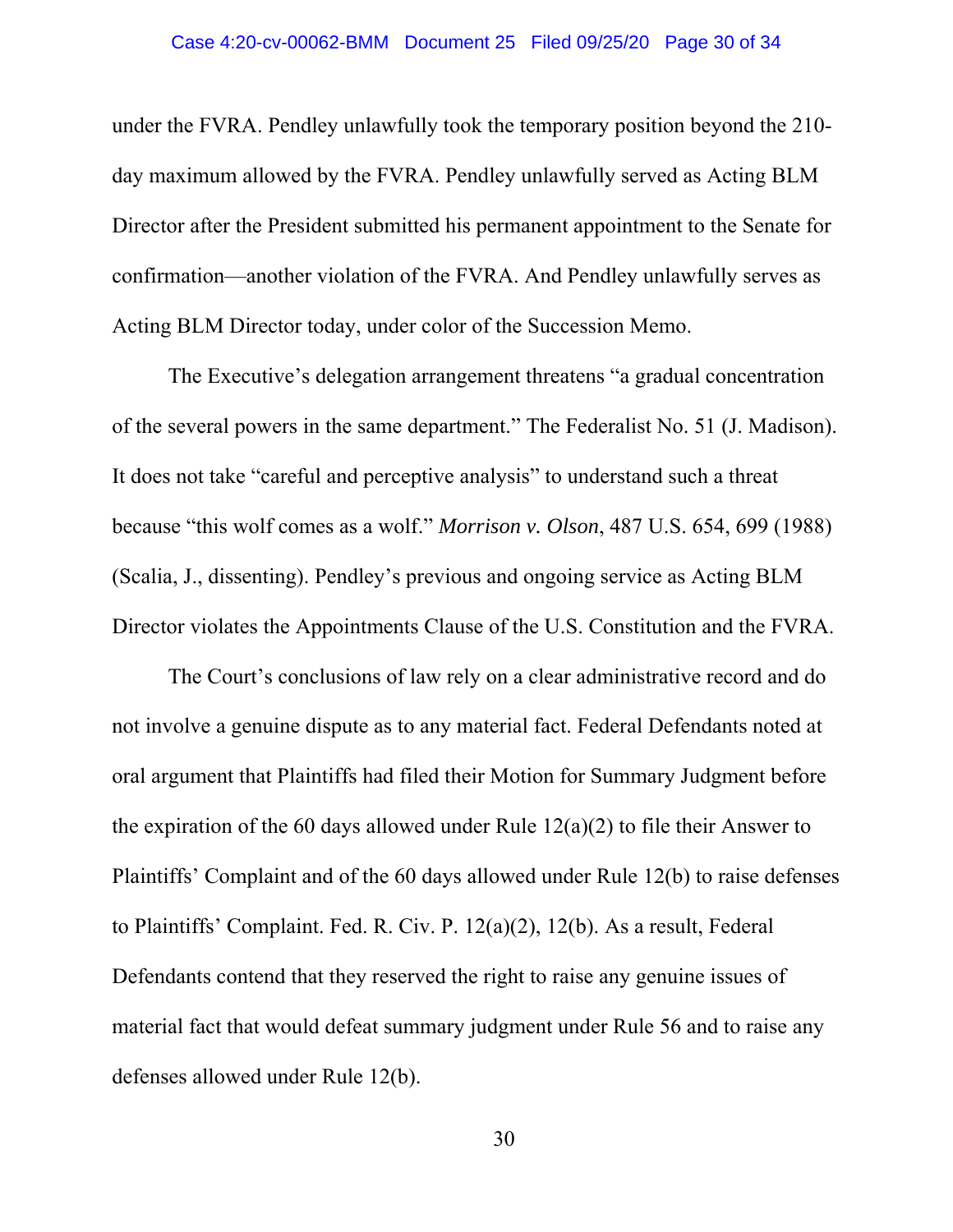## Case 4:20-cv-00062-BMM Document 25 Filed 09/25/20 Page 31 of 34

Federal Defendants must do more than allege that genuine issues of material fact may exist or claim to preserve defenses. Federal Defendants identified no facts in dispute or facts that would be unavailable as of the September 21, 2020 hearing date that would justify a delay. Rule 56(d) requires the non-moving party to show by "affidavit or declaration" that it cannot present "facts essential to justify its opposition" to summary judgment. *Id.*, Rule 56(d). Federal Defendants filed no affidavits or declarations. Federal Defendants filed no motion pursuant to Rule 56(d).

Rule 56(d) requires the party opposing summary judgment, regardless of when raised during the litigation, to explain "why, at that time point, it cannot present by affidavit facts needed to defeat the motion" for summary judgment. *Strang v. U.S. Arms Control & Disarmament Agency*, 864 F.2d 859, 861 (D.C. Cir. 1989) (citing *Londrigan v. F.B.I.*, 670 F.2d 1164, 1175 (D.C. Cir.1981)). Federal Defendants failed to meet this standard when they announced at oral argument an intent to preserve the right to identify, at some unspecified later date, potential genuine issues of material fact that would defeat summary judgment. Therefore, summary judgment proves appropriate. *Pit River Tribe*, 469 F.3d at 778.

## **III. Relief**

Plaintiffs seek both declaratory and injunctive relief. Specifically, Plaintiffs seek an order and judgment declaring William Perry Pendley's service as Acting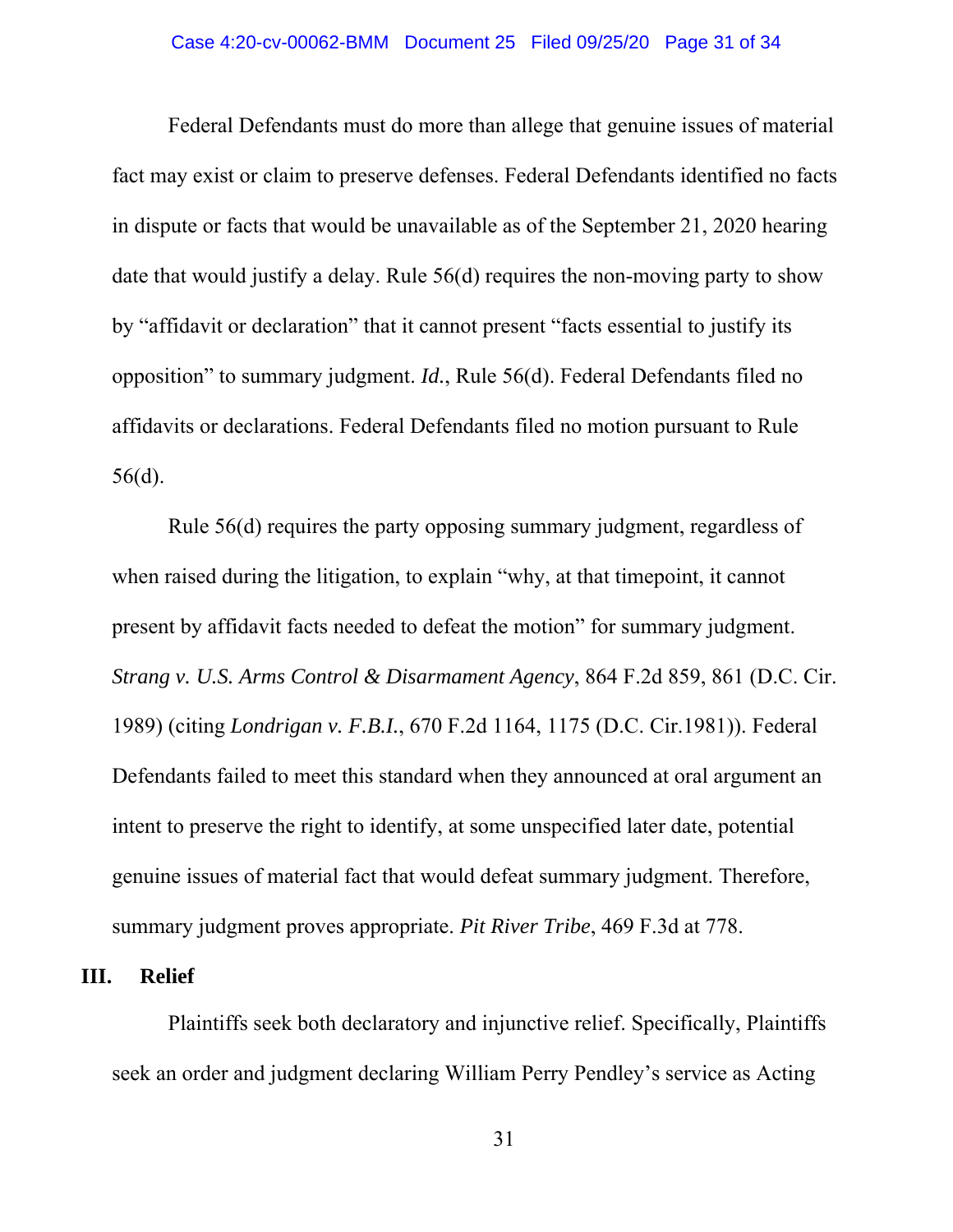Director of BLM unlawful; enjoining Pendley from exercising the authority of the Director; enjoining Secretary Bernhardt from directing Pendley to exercise the authority of the Director; and granting any other relief deemed appropriate.

The Court deems appropriate the requested declaratory and injunctive relief. The Court determines, however, that further relief likely should be granted under the FVRA and APA. *See, e.g.*, *Casa de Maryland, Inc. v. Chad F. Wolf*, Case No. 8:20-cv-022118-PX (D. Md. Sept. 11, 2020) (enjoining enforcement of rules changed by an unlawfully serving acting official); *L.M.-M. v. Kenneth T. Cuccinelli II*, Case No. 1:19-cv-02676-RDM (D.D.C. Mar. 1, 2020) (invalidating the reduced-time-to-consult and prohibition-on-extension directives under the FVRA and APA issued by an unlawfully serving acting official). Congress prescribed an additional form of relief for violations of the FVRA: that "any function or duty of a vacant office" performed by a person not properly serving under the statute "shall have no force or effect." 5 U.S.C. § 3348(d). Unless the President uses the procedures of the FVRA to temporarily fill the open position, the "office shall remain vacant," and in the case of a sub-cabinet agency, "only the head of [the] Executive agency" can perform the functions or duties of the vacant office. *Id.* § 3348(b). Only the Secretary of the Interior can perform functions or duties of the BLM Director.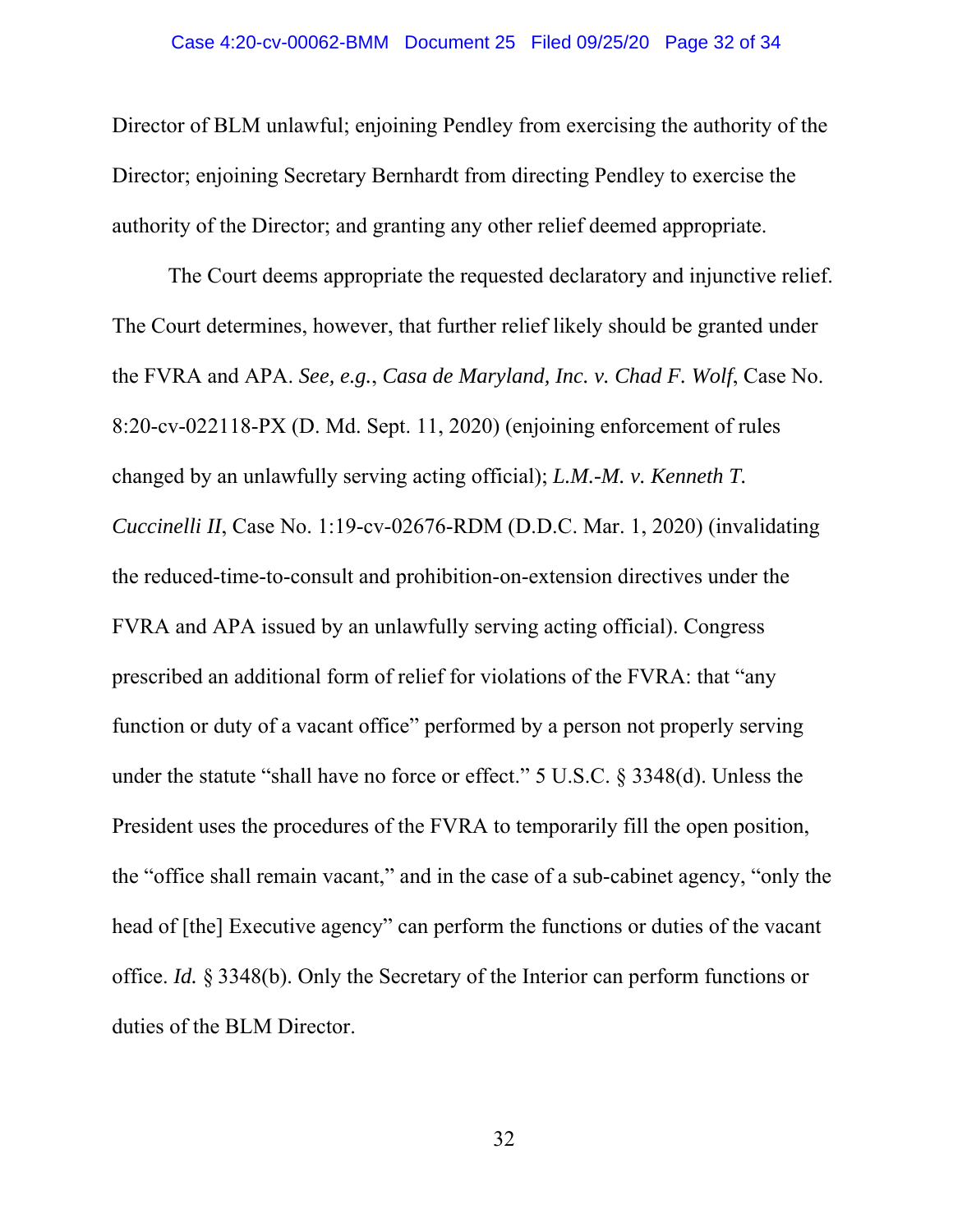The APA requires courts to "hold unlawful and set aside agency action, findings, and conclusions found to be . . . arbitrary, capricious, an abuse of discretion, or otherwise not in accordance with law." *Id.* § 706(2)(A). A court cannot "substitute its judgment for that of the agency." *Citizens to Preserve Overton Park, Inc. v. Volpe*, 401 U.S. 402, 416 (1971). A court instead must ensure that the agency has "examine[d] the relevant data and articulate[d] a satisfactory explanation for its action." *Motor Vehicle Mfrs. Assn. of United States, Inc. v. State Farm Mut. Automobile Ins. Co.*, 463 U.S. 29, 43 (1983). The Secretary's failure to perform the functions and duties of BLM Director as required under the FVRA and instead delegate those decisions to an improperly appointed Acting BLM Director would render any decisions issued by that Acting BLM Director arbitrary and capricious as not issued "in accordance with law." 5 U.S.C. § 706(2)(A). *See also SW General, Inc. v. N.L.R.B.*, 796 F.3d 67, 79 (D.C. Cir. 2015), *aff'd on other grounds*, \_\_\_ U.S. at \_\_\_, 137 S. Ct. at 938 n.2 ("The Board did not seek certiorari on this issue, so we do not consider it.").

The Court recognizes that any "function or duty" of the BLM Director that has been performed by Pendley would have no force and effect and must be set aside as arbitrary and capricious. *See* 5 U.S.C. §§ 3348(d), 706(2)(A). These acts appear to include, but not be limited to, the Missoula RMP and the Lewistown RMP. The Court will direct the parties to provide further briefing on these actions